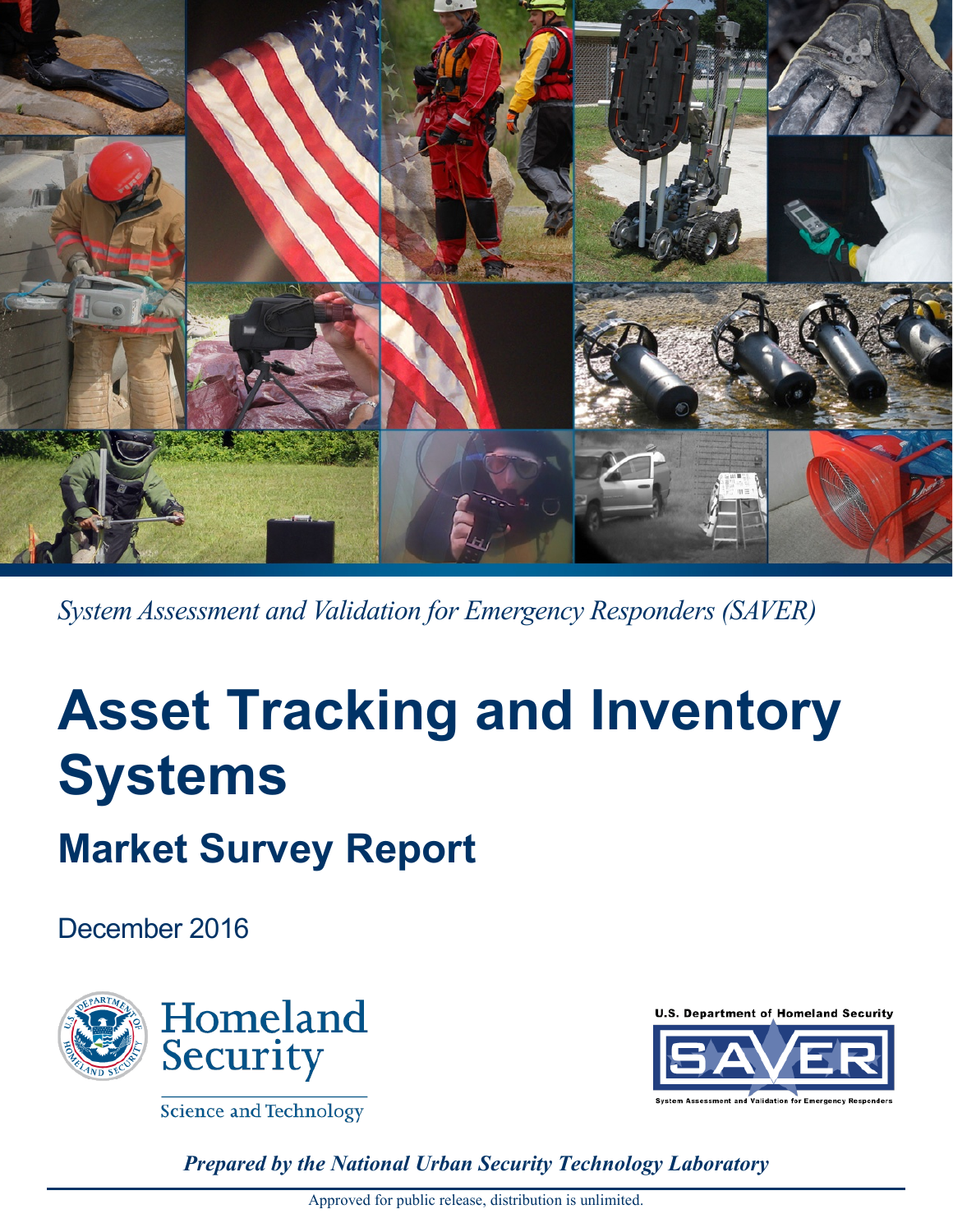The Asset Tracking and Inventory Systems Market Survey Report was prepared by the National Urban Security Technology Laboratory of the U.S. Department of Homeland Security, Science and Technology Directorate.

The views and opinions of authors expressed herein do not necessarily reflect those of the U.S. Government.

Reference herein to any specific commercial products, processes, or services by trade name, trademark, manufacturer, or otherwise does not necessarily constitute or imply its endorsement, recommendation, or favoring by the U.S. Government.

The information and statements contained herein shall not be used for the purposes of advertising, nor to imply the endorsement or recommendation of the U.S. Government.

With respect to documentation contained herein, neither the U.S. Government nor any of its employees make any warranty, express or implied, including but not limited to the warranties of merchantability and fitness for a particular purpose. Further, neither the U.S. Government nor any of its employees assume any legal liability or responsibility for the accuracy, completeness, or usefulness of any information, apparatus, product, or process disclosed; nor do they represent that its use would not infringe privately owned rights.

The cover photo and images included herein were provided by the National Urban Security Technology Laboratory, unless otherwise noted.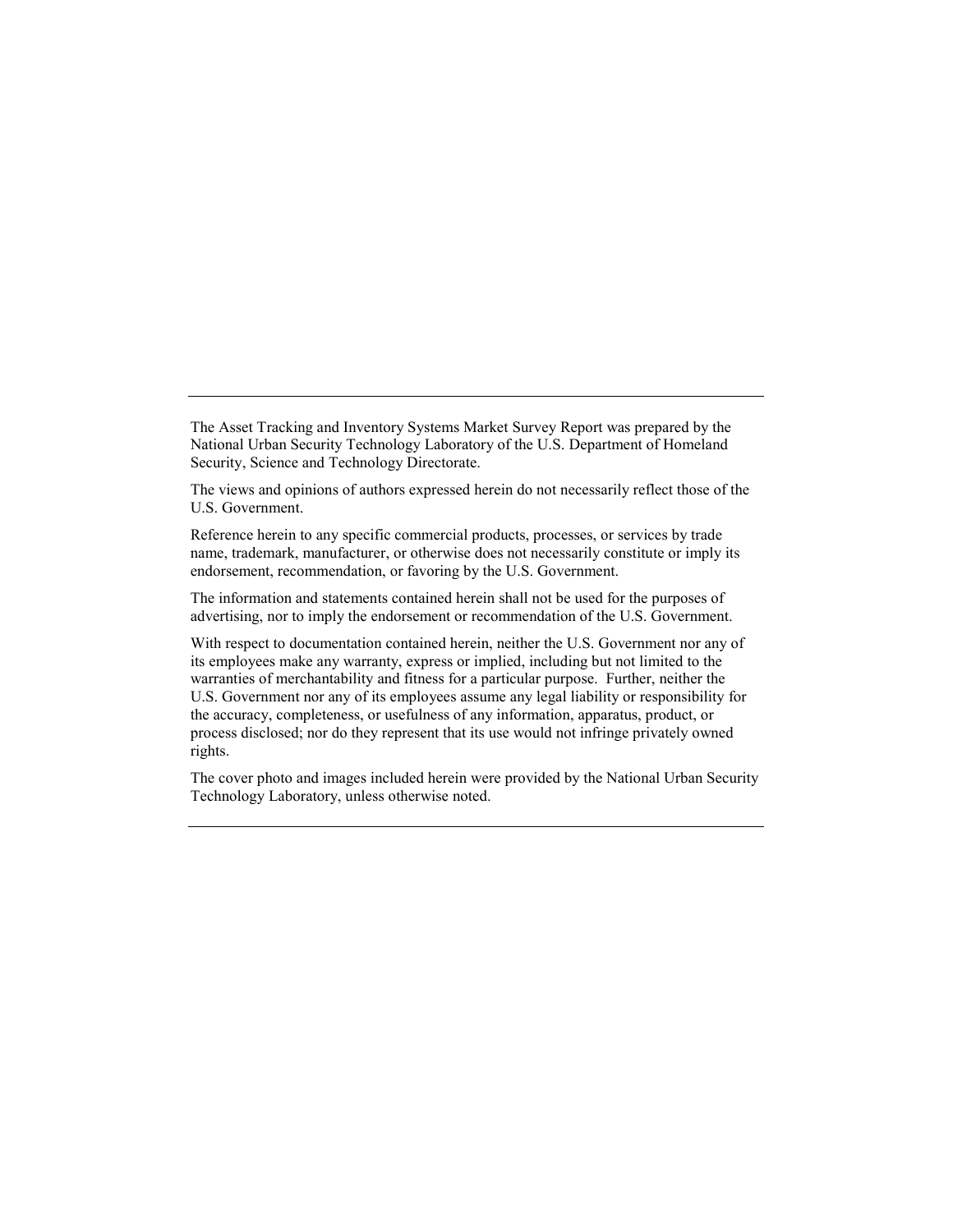#### <span id="page-2-0"></span>**FOREWORD**

The U.S. Department of Homeland Security (DHS) established the System Assessment and Validation for Emergency Responders (SAVER) Program to assist emergency responders making procurement decisions. Located within the Science and Technology Directorate (S&T) of DHS, the SAVER Program conducts objective assessments and validations on commercially available equipment and systems, and develops knowledge products that provide relevant equipment information to the emergency responder community. The SAVER Program mission includes:

- Conducting impartial, practitioner-relevant, operationally oriented assessments and validations of emergency response equipment
- Providing information, in the form of knowledge products, that enables decision-makers and responders to better select, procure, use, and maintain emergency response equipment.

SAVER Program knowledge products provide information on equipment that falls under the categories listed in the DHS Authorized Equipment List (AEL), focusing primarily on two main questions for the responder community: "What equipment is available?" and "How does it perform?" These knowledge products are shared nationally with the responder community, providing a life- and cost-saving asset to DHS, as well as to Federal, state, and local responders.

The SAVER Program is managed and executed by the National Urban Security Technology Laboratory (NUSTL). NUSTL is responsible for all SAVER activities, including selecting and prioritizing program topics, developing SAVER knowledge products, coordinating with other organizations, and ensuring flexibility and responsiveness to first responder requirements. NUSTL provides expertise and analysis on a wide range of key subject areas, including chemical, biological, radiological, nuclear, and explosive weapons detection; emergency response and recovery; and related equipment, instrumentation, and technologies. For this report, NUSTL conducted a market survey of commercially available asset tracking and inventory systems*.* These fall under AEL reference number 04AP-07-INVN titled Software, Equipment Tracking and Inventory.

For more information on the SAVER Program or to view additional reports on asset tracking and inventory systems or other technologies, visit [www.dhs.gov/science-and-technology/saver.](http://www.dhs.gov/science-and-technology/saver)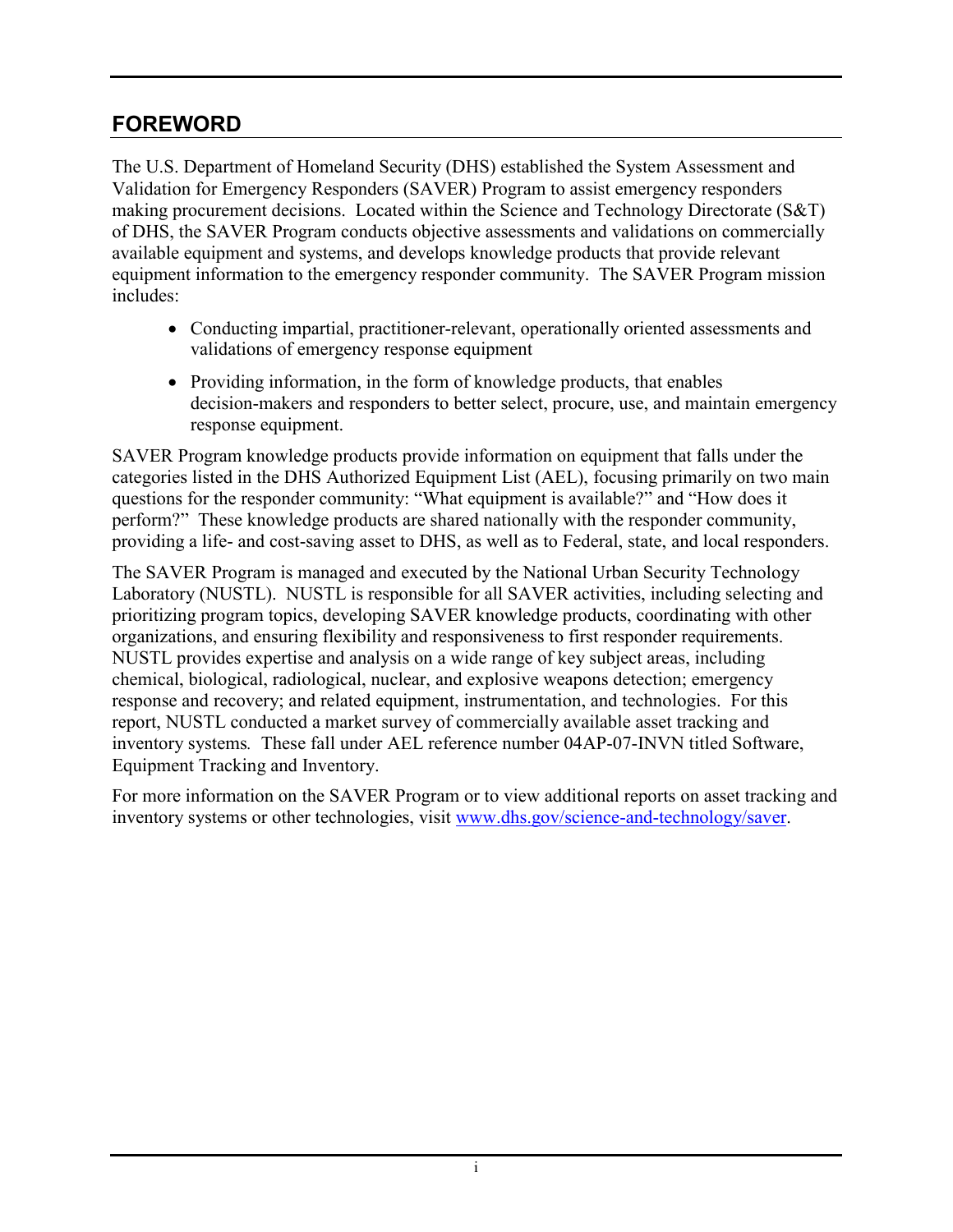#### <span id="page-3-0"></span>**POINT OF CONTACT**

**National Urban Security Technology Laboratory U.S. Department of Homeland Security Science and Technology Directorate** 201 Varick Street New York, NY 10014

E-mail:  $nustl(\omega)$ hq.dhs.gov

Website: [https://www.dhs.gov/science-and-technology/saver](https://www.dhs.gov/science-and-technology/saver%0c)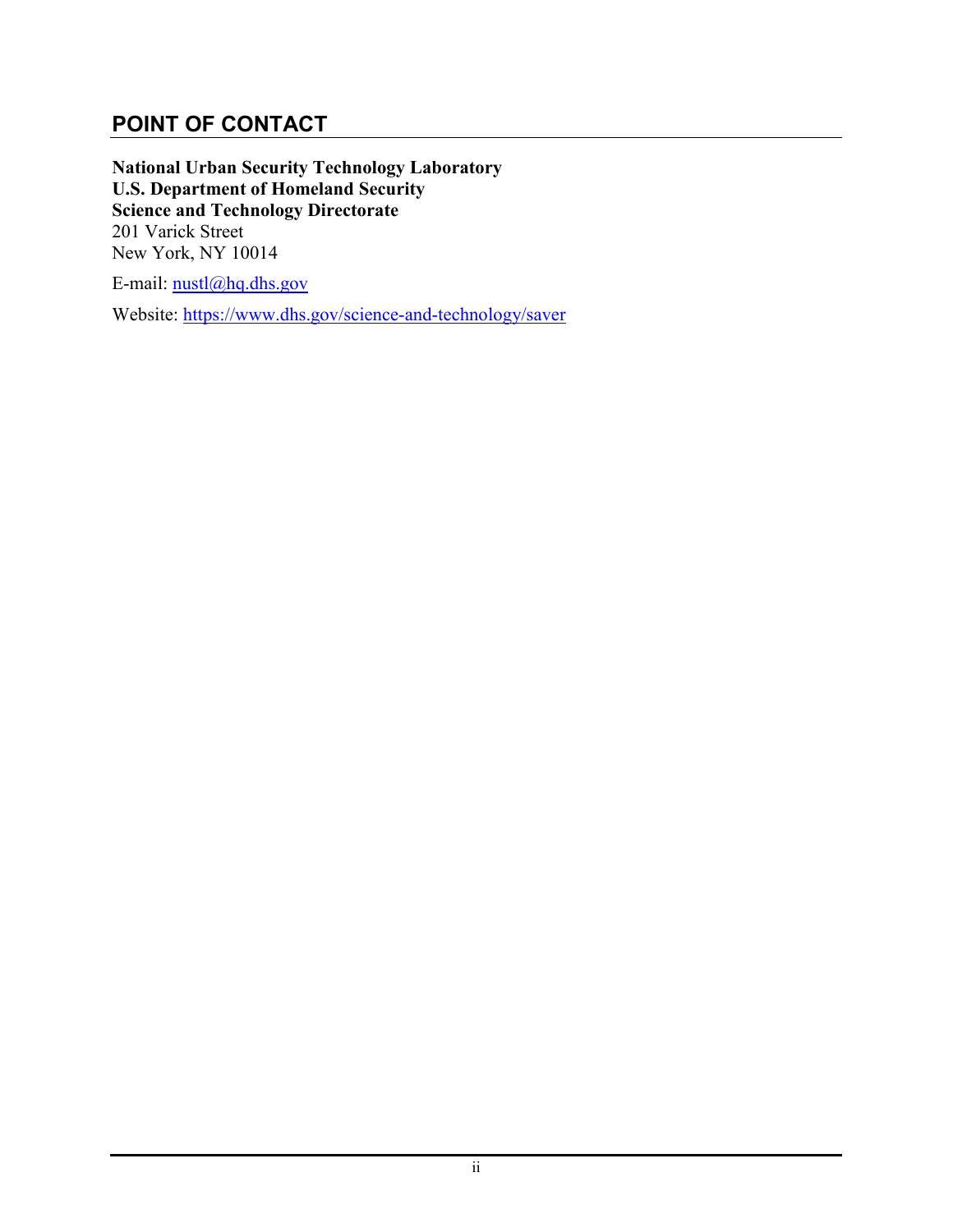# **TABLE OF CONTENTS**

| 1.      |     |                                                                                  |  |  |  |  |  |  |
|---------|-----|----------------------------------------------------------------------------------|--|--|--|--|--|--|
| $2_{-}$ |     |                                                                                  |  |  |  |  |  |  |
|         |     |                                                                                  |  |  |  |  |  |  |
|         |     |                                                                                  |  |  |  |  |  |  |
|         |     |                                                                                  |  |  |  |  |  |  |
|         |     |                                                                                  |  |  |  |  |  |  |
|         |     |                                                                                  |  |  |  |  |  |  |
|         | 2.2 |                                                                                  |  |  |  |  |  |  |
|         | 2.3 |                                                                                  |  |  |  |  |  |  |
| 3.      |     |                                                                                  |  |  |  |  |  |  |
|         |     |                                                                                  |  |  |  |  |  |  |
|         | 3.2 |                                                                                  |  |  |  |  |  |  |
|         | 3.3 |                                                                                  |  |  |  |  |  |  |
|         | 3.4 |                                                                                  |  |  |  |  |  |  |
|         | 3.5 |                                                                                  |  |  |  |  |  |  |
|         | 3.6 |                                                                                  |  |  |  |  |  |  |
|         | 3.7 |                                                                                  |  |  |  |  |  |  |
|         | 3.8 |                                                                                  |  |  |  |  |  |  |
|         | 3.9 |                                                                                  |  |  |  |  |  |  |
|         |     |                                                                                  |  |  |  |  |  |  |
|         |     |                                                                                  |  |  |  |  |  |  |
|         |     | 3.12 Law Enforcement Intelligent Devices LLC, Biometric Access Control System 14 |  |  |  |  |  |  |
|         |     | 3.13 MAG Aerospace, Inc., Dart Ultra-wide Band Real-time Locating System 15      |  |  |  |  |  |  |
|         |     |                                                                                  |  |  |  |  |  |  |
|         |     | 3.15 MASS Group, Inc., Traceability Made Easy Asset Management System 16         |  |  |  |  |  |  |
|         |     |                                                                                  |  |  |  |  |  |  |
|         |     |                                                                                  |  |  |  |  |  |  |
|         |     | 3.18 Skyfire Consulting, Inc., Aerial and Ground-based RFID Solutions  18        |  |  |  |  |  |  |
|         |     |                                                                                  |  |  |  |  |  |  |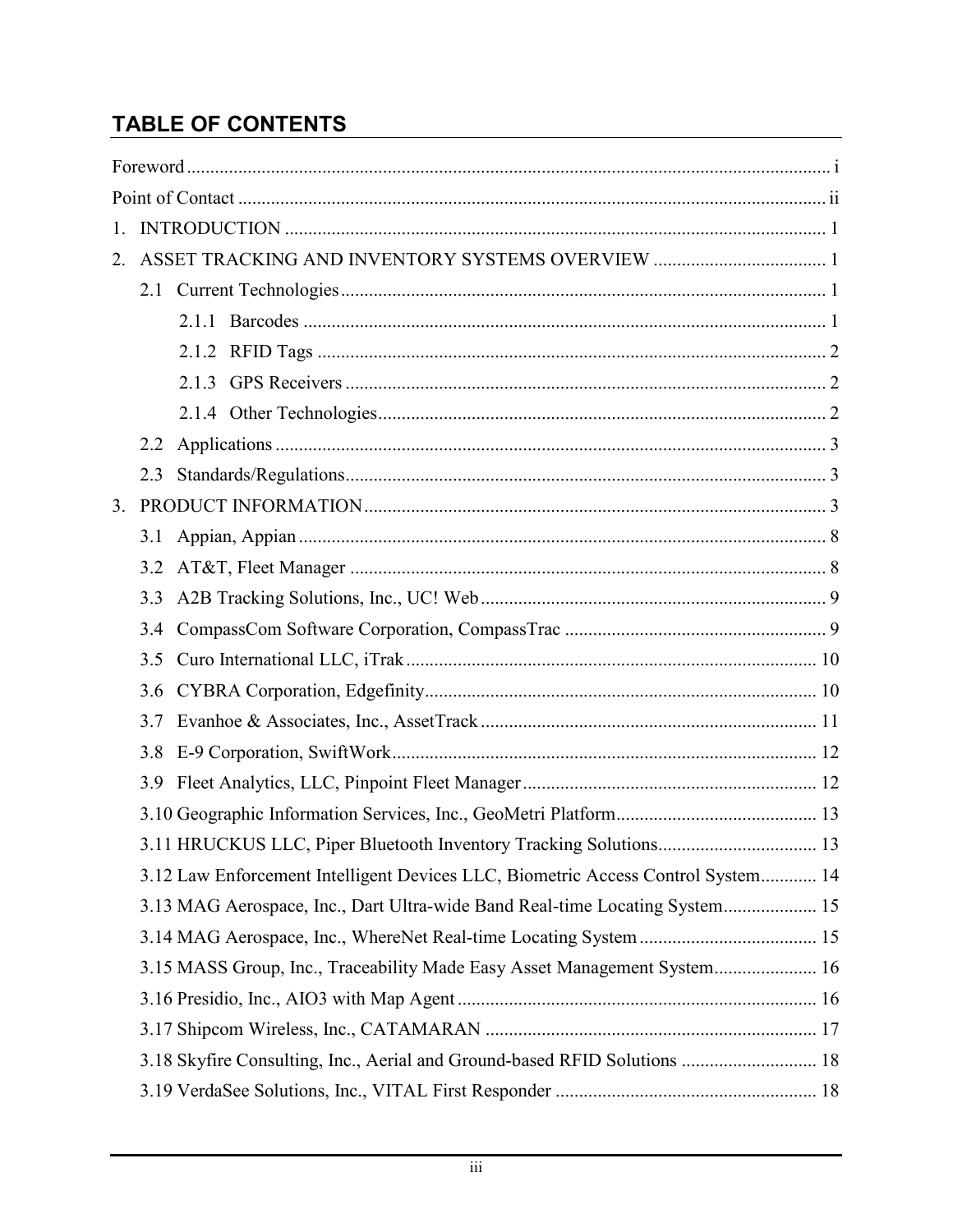# **LIST OF TABLES**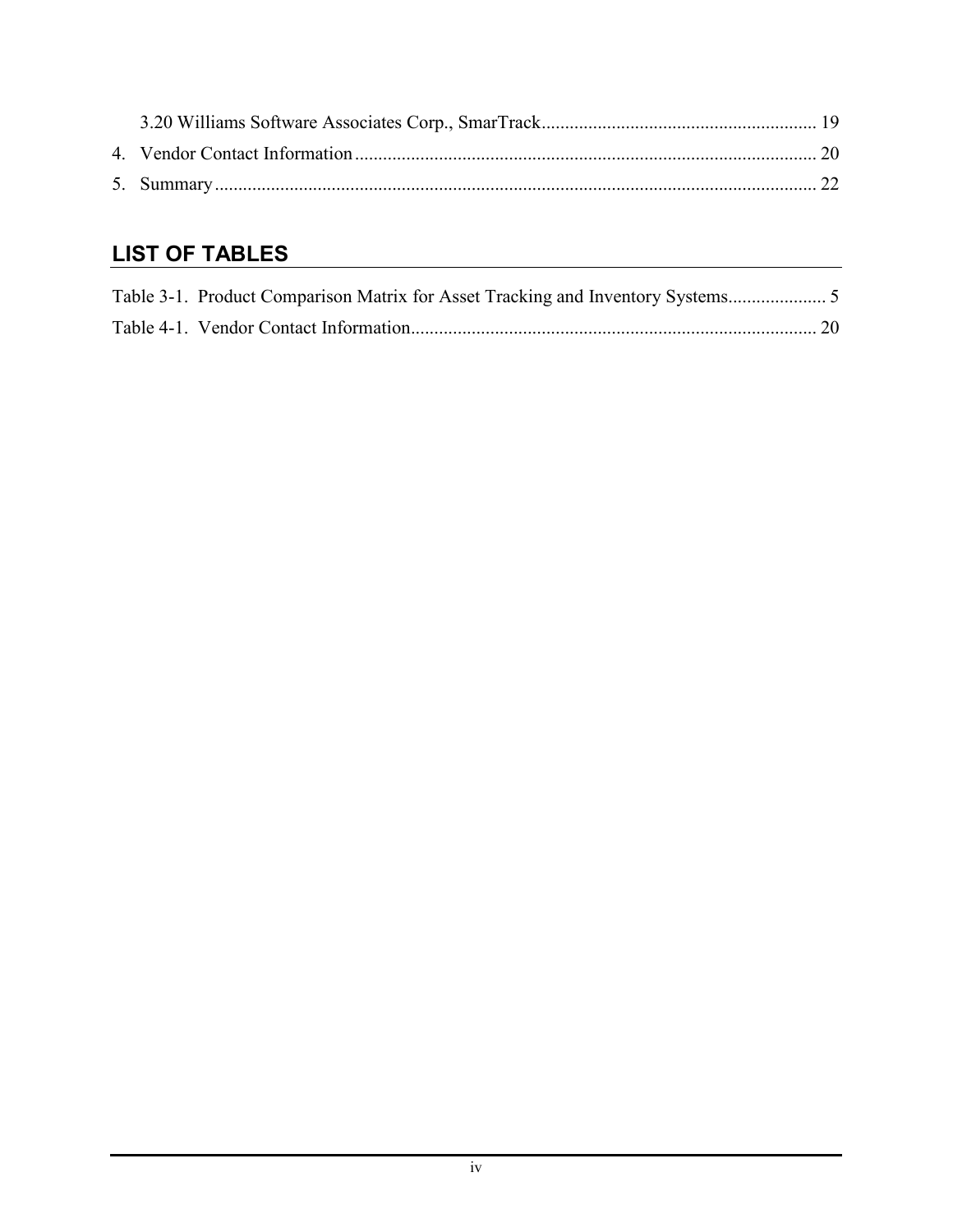## <span id="page-6-0"></span>**1. INTRODUCTION**

Asset tracking and inventory systems read information from labels or tags affixed to physical assets and help manage information such as item quantities, locations, personnel assignments, and maintenance needs. Emergency response agencies use them to keep track of important items such as firearms, vehicles, evidence, tools, medical kits, and disaster relief supplies. To provide emergency responders with information on asset tracking and inventory systems, the System Assessment and Validation for Emergency Responders (SAVER) Program conducted a market survey.

This market survey report is based on information gathered from February through April, 2016 from vendors, Internet research, and a government issued Request for Information that was posted on the Federal Business Opportunities website. For inclusion in this report, the asset tracking and inventory systems had to meet the following criteria:

- Commercially available software for the tracking and/or inventory of physical assets
- Integrate barcode, radio frequency identification (RFID), and/or global position system (GPS) technologies

Due diligence was performed to develop a report that is representative of products in the marketplace.

# <span id="page-6-1"></span>**2. ASSET TRACKING AND INVENTORY SYSTEMS OVERVIEW**

An asset tracking and inventory system consists of software running on computers or mobile devices that communicate and read information from assets that are tagged with one or more location tracking technologies. Assets can include personnel if they are wearing tagged badges or wrist bands. Software can track assets in real time and display their locations on a geographic information system (GIS), update data associated with an asset, and send notifications when an asset needs maintenance, has crossed a geographic boundary, or needs assistance in some way.

#### <span id="page-6-2"></span>**2.1 Current Technologies**

Asset tracking and inventory systems generally apply one or more of the following technologies to read information tagged to items.

#### <span id="page-6-3"></span>**2.1.1 Barcodes**

Barcodes are machine-readable identification tags that encode alphanumeric characters. They are typically printed on a label and affixed to an item of property. One dimensional (1-D) barcodes use vertical bars and can store approximately 20 characters. Two dimensional (2-D) barcodes use graphical patterns and can store more than 1,000 characters.

Barcode labels are inexpensive and can be quickly produced with barcode generating software and a printer. Labels are available that are resistant to sunlight, water, chemical solutions, and extreme temperature changes. Information encoded on a barcode label cannot be updated, but a new label can easily be printed. Barcodes can be read by most smartphones or by specialized barcode scanners that connect to a computing device. With a barcode scanner and appropriate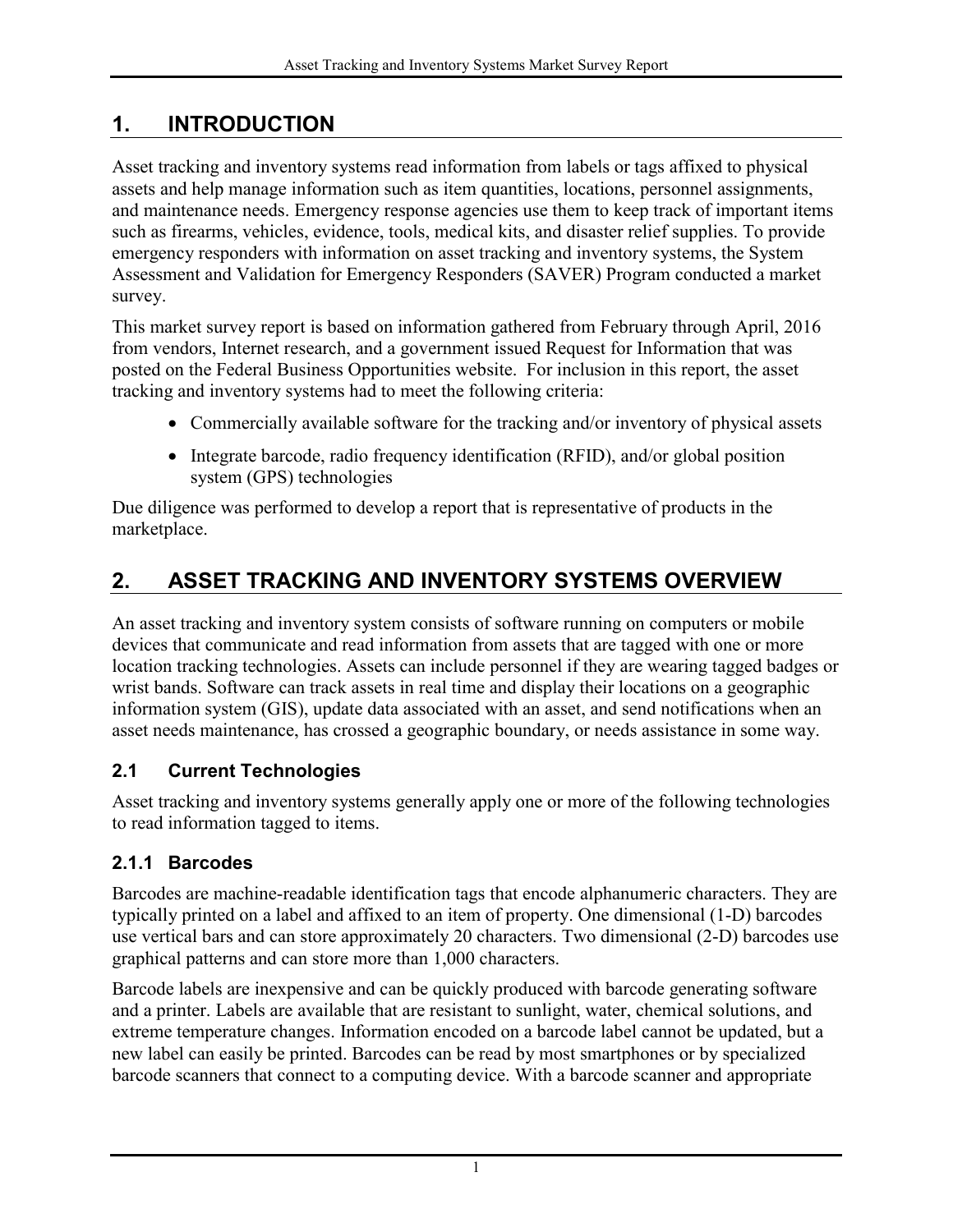asset tracking and inventory software, a large number of items (tools, evidence, etc.) can be inventoried quickly and inexpensively.

#### <span id="page-7-0"></span>**2.1.2 RFID Tags**

RFID asset tracking is accomplished through radio frequency (RF) waves transmitted between an RFID property tag and an RFID reader. An RFID tag contains an antenna that receives and transmits RF signals and an integrated circuit that stores and processes data. RFID tags can be either active or passive. An active tag contains an internal battery that allows it to transmit its signal either at regular intervals (beacon tag) or when in range of a powered RFID reader (transponder tag). Active tags are larger and more expensive than passive tags (Figure 3), and have a battery which may have to be replaced after several years. They have a transmission range of up to 300 feet and can store about 32 kilobytes of data. Passive tags do not have an internal power source. Instead, they receive the energy needed to transmit from the RF waves they receive from an RFID reader. The signal from the reader activates the tag and provides enough energy for the tag to transmit data in response. Passive tags are much less expensive than active tags, but have a greatly reduced transmission range of about 10 feet. Both active and passive RFID tags are available in read-only and writeable formats.

RFID systems can be used for asset tracking and inventory in a variety of ways. Since items do not have to be within line of sight of a reader, and multiple items can be scanned sequentially, all tagged items in an enclosed kit can be inventoried quickly without opening the container. RFID readers can be placed at doorways to track equipment movement in and out of an area. Alarms can be configured when an item passes a reader or when an item is no longer within range of a reader. Equipment with writeable RFID tags can contain updated maintenance and calibration data. In addition, RFID tags on badges can be used to authenticate personnel during an emergency response.

#### <span id="page-7-1"></span>**2.1.3 GPS Receivers**

A GPS receiver that can integrate into an item of equipment can determine the precise location of the item and report its location at regular intervals. GPS receivers determine their latitude and longitude by receiving information from multiple satellites. Passive-tracking GPS systems log data and determine where the system has been once the data has been downloaded and analyzed. Active-tracking GPS systems transmit data wirelessly to a computer that can monitor the present location, direction, and speed of the item. GPS tracking systems are generally used for monitoring vehicles and other large mobile assets.

#### <span id="page-7-2"></span>**2.1.4 Other Technologies**

Bluetooth Low Energy (BLE), also known as Bluetooth 4.0, is a wireless technology that allows very small devices to transmit data using batteries that may last more than a year. Keys, wallets, and gear in kits and containers can be tagged with BLE tracking devices and linked to a smartphone or to a tracking service hosted by a manufacturer. Using BLE, nearly constant communication can be maintained between the asset and the tracking system, and alerts can be issued by appropriate software if, for instance, the item is separated from the phone or other items.

Ultra-Wideband Radio is another technology that can provide highly accurate location readings from devices with battery-operated sensors and tags.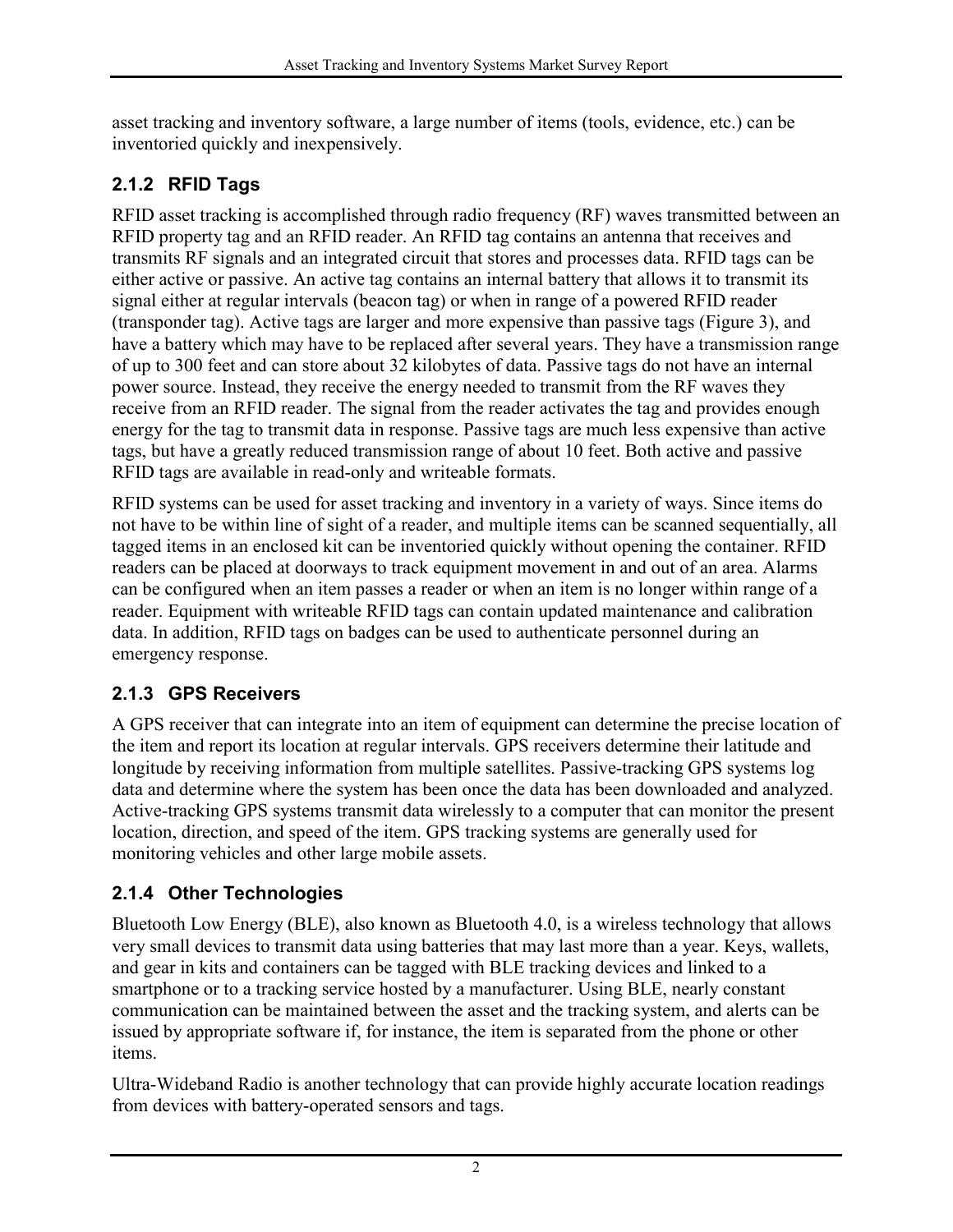#### <span id="page-8-0"></span>**2.2 Applications**

Emergency responders use asset tracking and inventory systems to manage and track personnel, vehicles, evidence, firearms, tools, medical kits, disaster relief supplies, and other types of equipment. Emergency response organizations can track their personnel in real time and locate them during fire and rescue operations. Agency officials can track fleets of vehicles and other mobile assets worldwide. Essential equipment can be inventoried in seconds prior to an emergency response. Almost any item can be tagged for use with asset tracking and inventory systems, and a wide variety of software is available to accommodate user's needs.

#### <span id="page-8-1"></span>**2.3 Standards/Regulations**

In February 2014, the International Organization for Standardization (ISO) published the ISO-55000 series of standards covering the managing and tracking of physical assets. This series is comprised of the following three standards:

- ISO-55000 provides an overview and defines standard terms
- ISO-55001 specifies requirements for an integrated and effective system
- ISO-55002 provides guidance for the implementation of an asset management system.

# <span id="page-8-2"></span>**3. PRODUCT INFORMATION**

This section provides information on 20 asset tracking and inventory systems. This market survey report does not cover all of the many commercial products on the market, but provides a cross section of the market that reflects the types of products, technologies, and solutions offered by major commercial vendors. Most vendors did not provide a price for their systems, primarily because the systems are highly configurable with various hardware that can be provided. Software costs may also depend on whether the vendor hosts the software, the number of users, the technologies selected, and the various software services selected by the customer. Vehicle tracking services ranged from \$10 - \$30 per vehicle per month.

[Table 3-1](#page-10-0) provides general product characteristics and/or specifications. Product information presented in this section was obtained directly from manufacturers, vendors, and their websites. The information has not been independently verified by the SAVER Program.

Product information in Table 3-1 is defined as follows, listed in column order:

**Vendor** indicates the manufacturer or distributor of the product. Some of the products may be available from multiple vendors.

**Product** indicates the product name.

**Version** indicates the version number of the latest software release.

**Software Costs** indicates the costs associated with purchasing the software and maintaining a license for use of the software.

**GSA Schedule** indicates whether or not the product is listed on the General Services Administration (GSA) schedule of products that are available at negotiated rates for government agencies.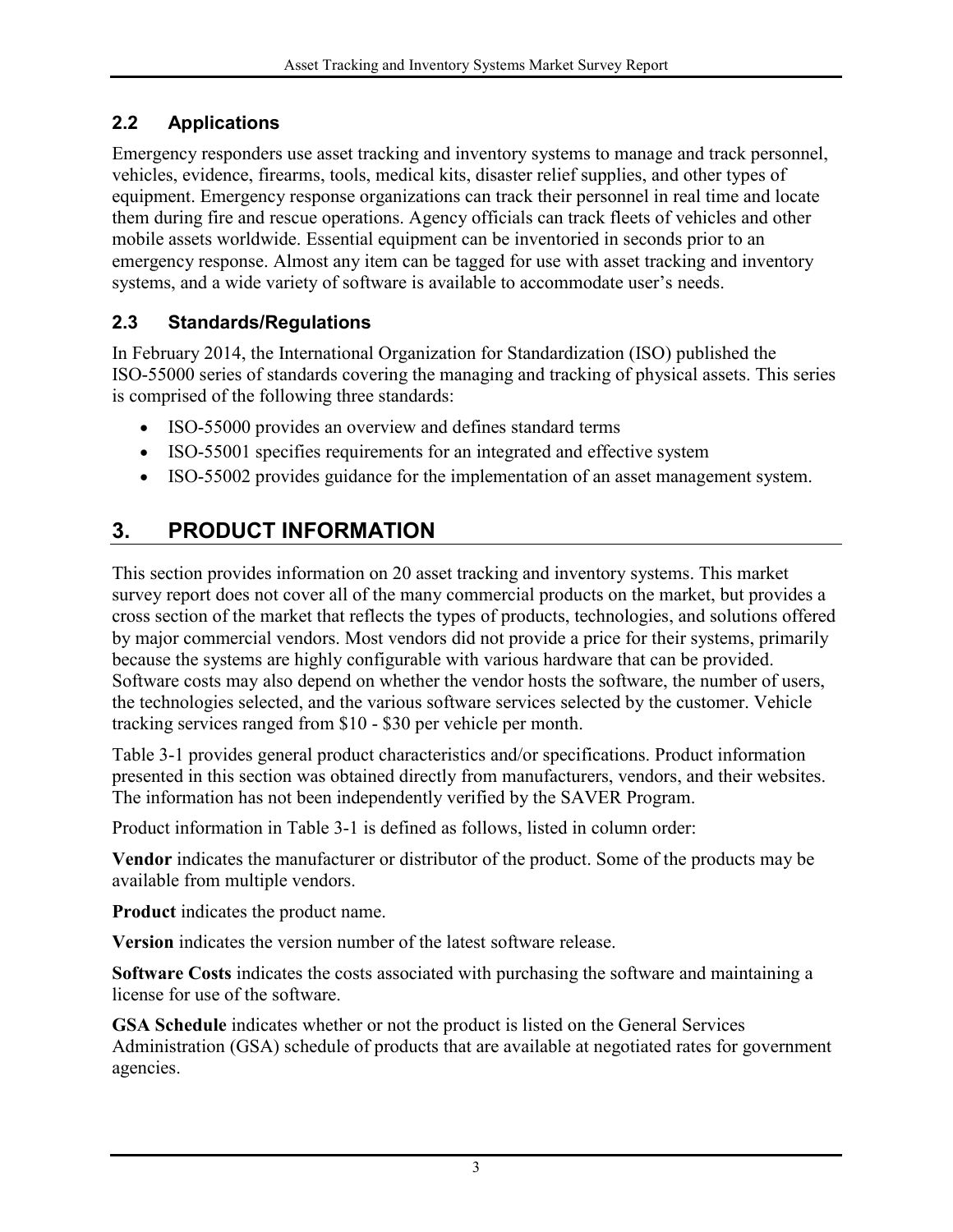**Barcode Enabled** indicates whether or not the software is integrated with barcode reading devices.

**RFID Enabled** indicates whether or not the software can read information from RFID tags placed on assets.

**GPS Enabled** indicates whether or not the software integrates with GPS tracking technology.

**Supports iOS** indicates whether or not software can be run on mobile devices such as the iPhone that use the Apple iOS operating system.

**Supports Android** indicates whether or not the software can be run on mobile devices that use the Android operating system.

**E-mail Notifications** indicates whether or not the software can be configured to send alerts and notifications by e-mail.

**Text Notifications** indicates whether or not the software can be configured to send alerts and notifications by text message, also known as short message servicing (SMS).

**Chain of Custody** indicates whether or not the software can log data for personnel assignments of an asset and issue a report on the asset's chain of custody.

**Location History** indicates whether or not the software can log and report the location history of an asset.

**Maintenance History** indicates whether or not the software can keep and update maintenance records for an item and issue a report on the item's maintenance history.

**Training Available** indicates whether or not the vendor provides training if desired by the user.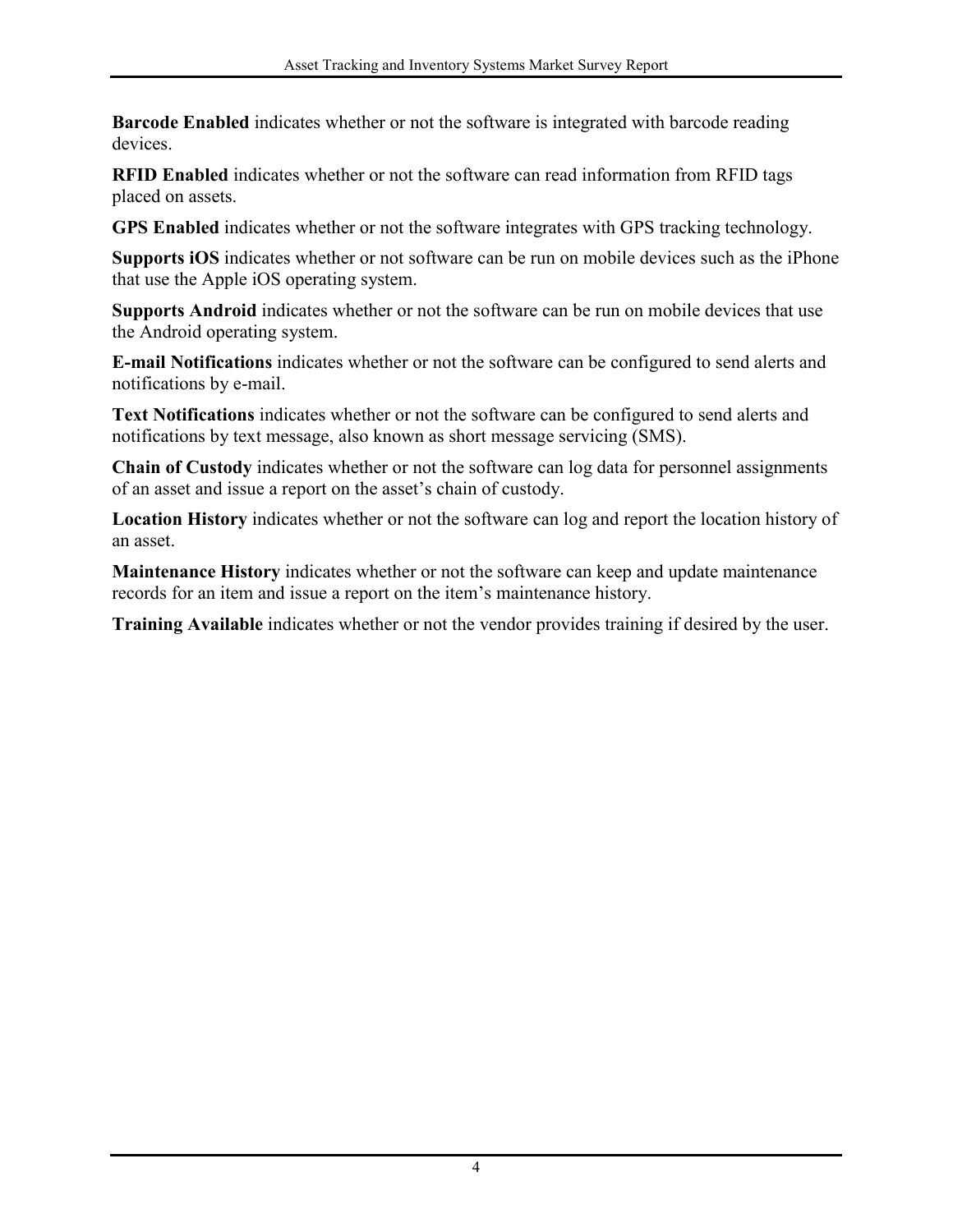<span id="page-10-0"></span>

| Vendor                                      | Product                   | Version        | Software Costs                       | <b>GSA</b> Schedule | <b>Barcode Enabled</b> | <b>RFID</b> Enabled | <b>GPS</b> Enabled | Supports iOS   | <b>Supports Android</b> | E-mail Notifications | <b>Text Notifications</b> | Chain of Custody | <b>Location History</b> | Maintenance History | Training Available |
|---------------------------------------------|---------------------------|----------------|--------------------------------------|---------------------|------------------------|---------------------|--------------------|----------------|-------------------------|----------------------|---------------------------|------------------|-------------------------|---------------------|--------------------|
| Appian                                      | Appian                    | 16.1           | NP                                   | GS-35F-<br>0092M    | $\checkmark$           | NP                  | $\checkmark$       | $\checkmark$   | ✓                       | $\checkmark$         | $\checkmark$              | ✓                | $\checkmark$            | $\checkmark$        | $\checkmark$       |
| AT&T                                        | <b>Fleet Manager</b>      | 1.0            | $$10 - $12$ per month<br>per vehicle | $GS-30F-$<br>CA051  | No                     | N <sub>o</sub>      | $\checkmark$       | $\checkmark$   | $\checkmark$            | $\checkmark$         | $\checkmark$              | No               | $\checkmark$            | $\checkmark$        | ✓                  |
| A2B Tracking<br>Solutions, Inc.             | UC! Web                   | 2.5.9          | NP                                   | GS-02F-<br>0227R    | ✓                      | ✓                   | ✓                  | N <sub>0</sub> | N <sub>0</sub>          | ✓                    | $\checkmark$              | ✓                | $\checkmark$            | N <sub>0</sub>      | ✓                  |
| CompassCom<br>Software Corp.                | CompassTrac               | 6.2            | \$30 per month per<br>vehicle        | N <sub>o</sub>      | N <sub>o</sub>         | $\checkmark$        | $\checkmark$       | $\checkmark$   | ✓                       | $\checkmark$         | $\checkmark$              | N <sub>o</sub>   | $\checkmark$            | N <sub>o</sub>      | ✓                  |
| Curo<br>International,<br>LLC               | iTrak                     | $\overline{7}$ | NP                                   | N <sub>o</sub>      | $\checkmark$           | ✓                   | ✓                  | ✓              | $\checkmark$            | ✓                    | $\checkmark$              | ✓                | $\checkmark$            | ✓                   | ✓                  |
| CYBRA Corp.                                 | Edgefinity                | $\overline{4}$ | \$15,000 for base<br>platform        | N <sub>o</sub>      | $\checkmark$           | $\checkmark$        | $\checkmark$       | $\checkmark$   | $\checkmark$            | $\checkmark$         | $\checkmark$              | $\checkmark$     | $\checkmark$            | $\checkmark$        | ✓                  |
| Evanhoe &<br>Associates, Inc.               | AssetTrack                | 4.5            | NP                                   | N <sub>o</sub>      | $\checkmark$           | ✓                   | ✓                  | ✓              | $\checkmark$            | ✓                    | $\checkmark$              | ✓                | $\checkmark$            | ✓                   | ✓                  |
| E-9 Corporation                             | SwiftWork                 | 1.0            | NP                                   | N <sub>o</sub>      | $\checkmark$           | $\checkmark$        | Opt                | $\checkmark$   | N <sub>o</sub>          | $\checkmark$         | $\checkmark$              | $\checkmark$     | $\checkmark$            | $\checkmark$        | ✓                  |
| Fleet Analytics,<br><b>LLC</b>              | Pinpoint Fleet<br>Manager | 4.0            | \$12 - \$19 per month<br>per vehicle | NP                  | $\checkmark$           | $\checkmark$        | ✓                  | $\checkmark$   | $\checkmark$            | NP                   | NP                        | NP               | NP                      | NP                  | NP                 |
| Geographic<br>Information<br>Services, Inc. | The GeoMetri<br>Platform  | none           | NP                                   | No                  | ✓                      | ✓                   | ✓                  | $\checkmark$   | ✓                       | ✓                    | ✓                         | ✓                | ✓                       | $\checkmark$        | $\checkmark$       |

**Table 3-1. Product Comparison Matrix for Asset Tracking and Inventory Systems**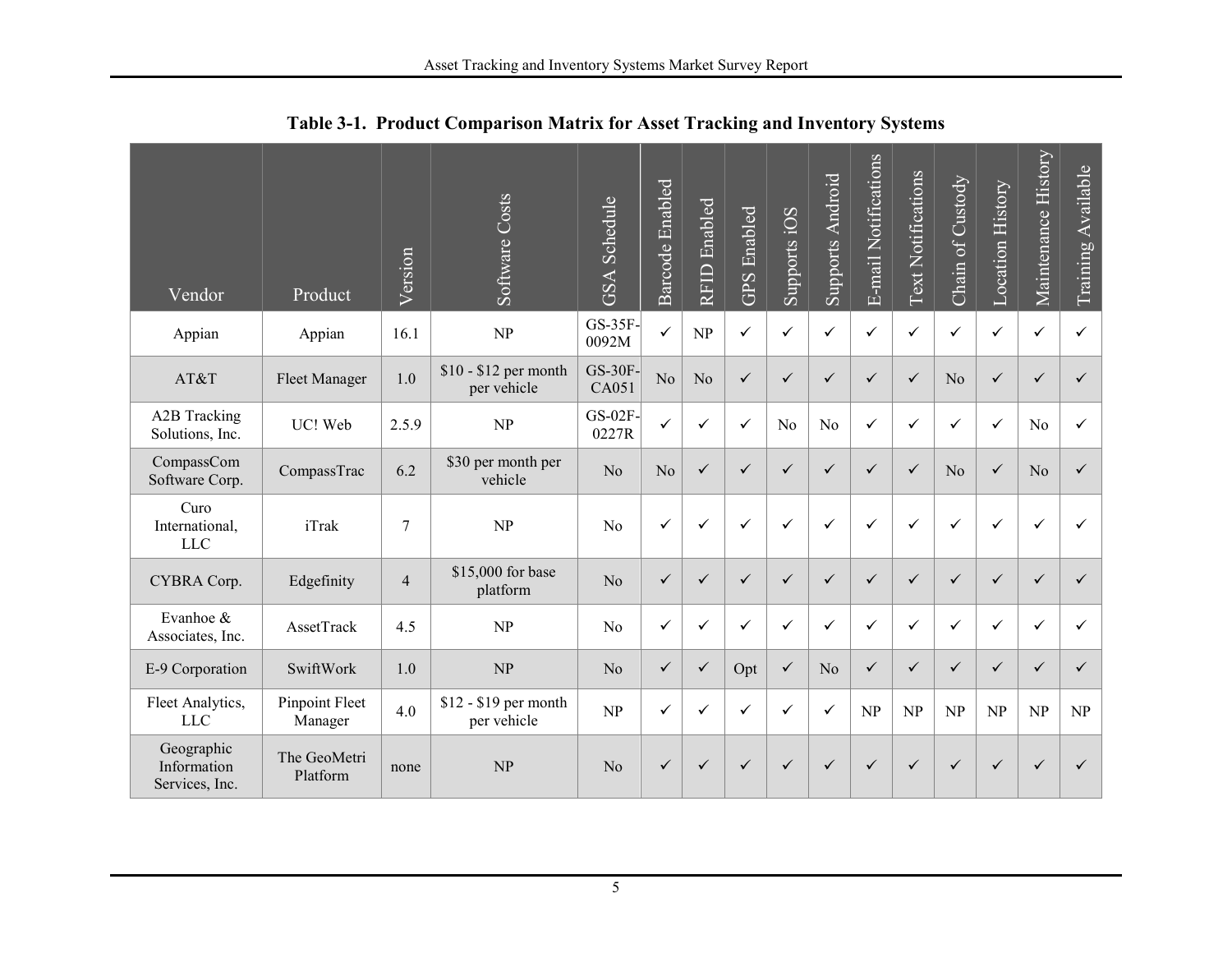| Vendor                                        | Product                                               | Version        | Software Costs                           | <b>GSA</b> Schedule  | Barcode Enabled | <b>RFID</b> Enabled | <b>GPS</b> Enabled | Supports iOS   | <b>Supports Android</b> | E-mail Notifications | <b>Text Notifications</b> | Chain of Custody | <b>Location History</b> | Maintenance History | Training Available              |
|-----------------------------------------------|-------------------------------------------------------|----------------|------------------------------------------|----------------------|-----------------|---------------------|--------------------|----------------|-------------------------|----------------------|---------------------------|------------------|-------------------------|---------------------|---------------------------------|
| <b>HRUCKUS LLC</b>                            | Piper Bluetooth<br>Inventory<br>Tracking<br>Solutions | NP             | NP                                       | N <sub>o</sub>       | N <sub>o</sub>  | N <sub>o</sub>      | $\checkmark$       | ✓              | ✓                       | $\checkmark$         | $\checkmark$              | $\checkmark$     | $\checkmark$            | N <sub>o</sub>      | ✓                               |
| Law Enforcement<br>Intelligent<br>Devices LLC | Biometric<br><b>Access Control</b><br>System          | NP             | NP                                       | N <sub>o</sub>       | $\checkmark$    | $\checkmark$        | $\checkmark$       | N <sub>o</sub> | N <sub>o</sub>          | ✓                    | N <sub>o</sub>            | $\checkmark$     | $\checkmark$            | $\checkmark$        | ✓                               |
| MAG Aerospace,                                | Dart UWB<br><b>RTLS</b>                               | NP             | NP                                       | GS-<br>35F<br>123DA  | ✓               | $\checkmark$        | NP                 | <b>NP</b>      | NP                      | $\checkmark$         | NP                        | NP               | NP                      | NP                  | ✓                               |
| Inc.                                          | WhereNet<br><b>RTLS</b>                               | NP             | NP                                       | GS-<br>35F-<br>123DA | $\checkmark$    | $\checkmark$        | NP                 | NP             | NP                      | ✓                    | NP                        | NP               | NP                      | NP                  | $\checkmark$                    |
| MASS Group,<br>Inc.                           | <b>TME AMS</b>                                        | 5.9            | \$191,000                                | GS-<br>35F<br>0145Y  | $\checkmark$    | $\checkmark$        | ✓                  | ✓              | ✓                       | ✓                    | $\checkmark$              | $\checkmark$     | $\checkmark$            | $\checkmark$        | ✓                               |
| Presidio, Inc.                                | AIO3 with Map<br>Agent                                | $\overline{3}$ | Free with purchase<br>of tracking device | N <sub>o</sub>       | N <sub>o</sub>  | No                  | $\checkmark$       | $\checkmark$   | $\checkmark$            | ✓                    | $\checkmark$              | N <sub>o</sub>   | $\checkmark$            | N <sub>o</sub>      | $\checkmark$                    |
| Shipcom<br>Wireless, Inc.                     | CATAMARAN                                             | 11.0           | \$144,000                                | N <sub>o</sub>       | $\checkmark$    | $\checkmark$        | ✓                  | ✓              | ✓                       | ✓                    | $\checkmark$              | $\checkmark$     | $\checkmark$            | ✓                   | ✓                               |
| Skyfire<br>Consulting, Inc.                   | Aerial and<br>Ground-based<br><b>RFID Solutions</b>   | NP             | NP                                       | N <sub>o</sub>       | $\checkmark$    | $\checkmark$        | $\checkmark$       | $\checkmark$   | ✓                       | ✓                    | $\checkmark$              | $\checkmark$     | $\checkmark$            | $\checkmark$        | $\checkmark$                    |
| VerdaSee<br>Solutions, Inc.                   | <b>VITAL First</b><br>Responder                       | 1.5            | <b>NP</b>                                | NP                   | ✓               | $\checkmark$        | ✓                  | ✓              | ✓                       | N <sub>0</sub>       | $\checkmark$              | ✓                | ✓                       | ✓                   | $\ensuremath{\text{NP}}\xspace$ |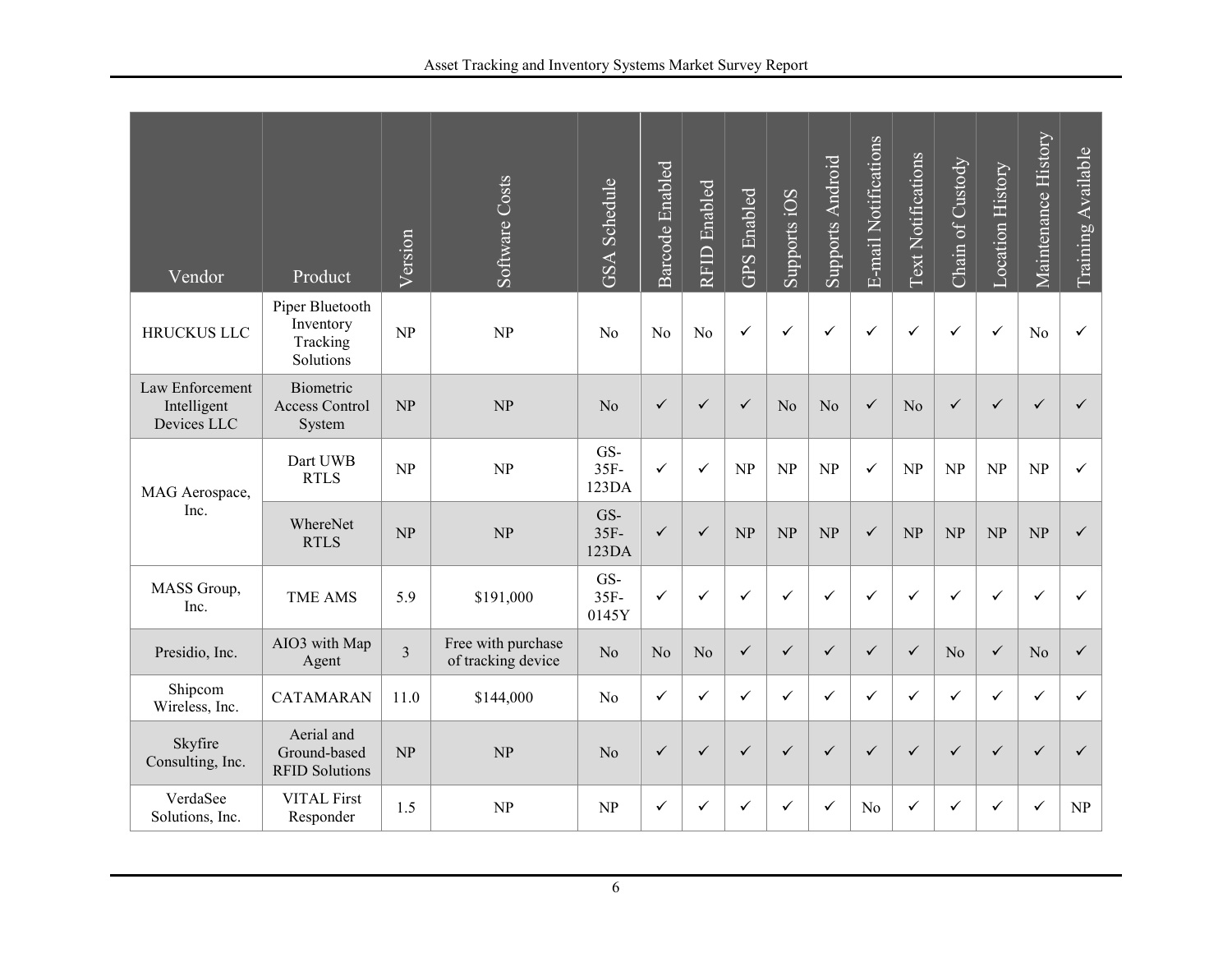| Vendor                                                                                                                                                                                                                                                                                                            | Product   | Version | Costs<br>Software | Schedule<br>GSA         | Enabled<br>Barcode | Enabled<br>RFID <sup>®</sup> | Enabled<br>GPS | SOi<br>Supports | <b>Android</b><br>Supports | Notifications<br>$E$ -mail | <b>Text Notifications</b> | $of$ Custody<br>Chain | History<br>ocation | Maintenance History | <b>Available</b><br>Training |
|-------------------------------------------------------------------------------------------------------------------------------------------------------------------------------------------------------------------------------------------------------------------------------------------------------------------|-----------|---------|-------------------|-------------------------|--------------------|------------------------------|----------------|-----------------|----------------------------|----------------------------|---------------------------|-----------------------|--------------------|---------------------|------------------------------|
| Williams<br>Software<br>Associates Corp.                                                                                                                                                                                                                                                                          | SmarTrack | 3.0     | NP                | GS-<br>$35F -$<br>0143R | $\checkmark$       |                              | $\checkmark$   | NP              | NP                         |                            | ✓                         | $\checkmark$          | $\checkmark$       | $\checkmark$        |                              |
| Notes:<br>$\checkmark$ —system is equipped with corresponding feature<br>NP-information not provided<br>Opt-Not provided as a standard offering, but can be integrated as a purchase option<br>Feature-GSA=General Services Administration, RFID=Radio Frequency Identification, GPS=Global<br>Positioning System |           |         |                   |                         |                    |                              |                |                 |                            |                            |                           |                       |                    |                     |                              |

Information in the table is based on data gathered from vendors and their websites from February – April, 2016.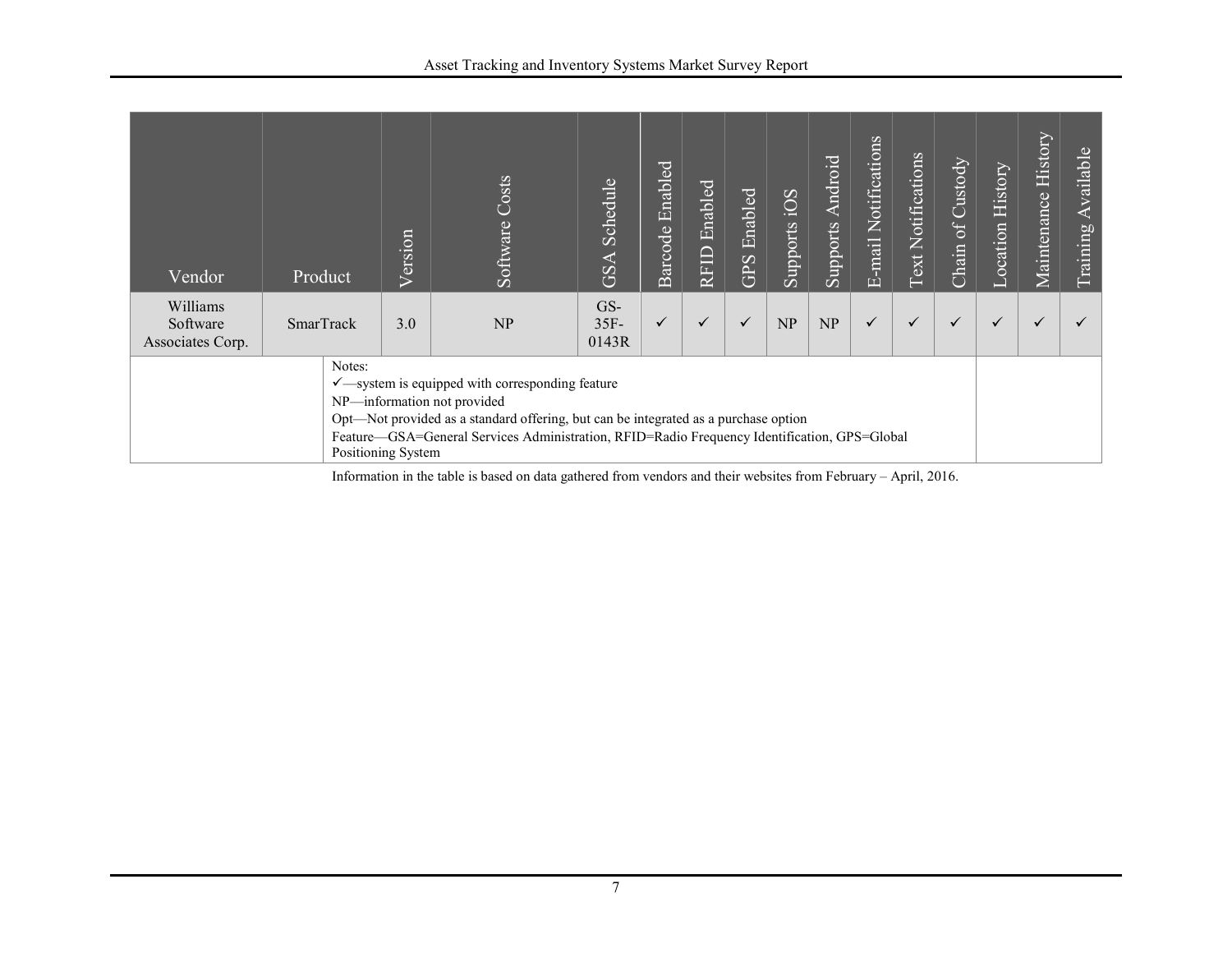#### <span id="page-13-0"></span>**3.1 Appian, Appian**

Appian is business process model and notation (BPMN) software that allows users to build, use, and update custom applications. Users create graphical representations of business processes called business process models (BPMs). Appian software maps physical and data assets to BPMs, allowing users to take various actions that are orchestrated by a BPMN-compliant workflow engine. All actions are represented by graphical workflows that are initiated on cases and can trigger notifications, alerts, case updates, document uploads, and more. Appian provides a chronological and interactive collaboration interface to allow users to stay informed and for drilling down into further situational awareness. Appian unifies enterprise information in a single presentation layer, and provides holistic information for taking action.

Applications can be configured to define and track any type of asset or information. Examples of government-based use cases include managing leasing lifecycles for government buildings, tracking and regulating chartered banks, tracking reported safety hazards on military bases, and managing software lifecycles for aircraft weapons systems. Appian can read barcodes from Android and iOS mobile devices through the third-party Verifone Payware Mobile e255 app. Appian also integrates passive-tracking GPS via mobile GPS-based radios so that users know where assets have been. The software provides a field on electronic forms that allow users to auto-populate GPS coordinates from the GPS radio.

Applications can run on premise or as a cloud-based fully managed service. Appian is, by default, mobile enabled, so anything configured for secure viewing within the system is immediately viewable by mobile users using Appian's native application for iOS and Android devices. Contact the vendor for pricing. Technical support is available through a toll-free number, e-mail, chat, user guide, and frequently asked question (FAQ) page.

#### <span id="page-13-1"></span>**3.2 AT&T, Fleet Manager**

AT&T Fleet Manager is a web-based location and telematics program that delivers automatic vehicle location (AVL) and other fleet intelligence data necessary for managing a fleet of vehicles. Customers receive near real-time vehicle locations, ongoing access to historical GPS data for response to investigation requests, comprehensive on-board engine diagnostic reports for preemptive vehicle maintenance, enhanced vehicle performance reports for capturing inappropriate driver behavior, extensive geo-fence (virtual barrier) and landmark features for proactive alerts, intuitive dashboards for displaying fleet performance against key agency performance indicators, and the ability to incorporate GIS layers on the mapping interface for users to easily reference custom maps. Fleet Manager can also analyze trends and provide data for increased fleet efficiency. The features and reports allow fleet managers to gain visibility into fleet activity and ultimately realize a return on their GPS/AVL investment.

Customers purchase an active-tracking GPS device for each vehicle that will be tracked. This device plugs into the second generation on-board diagnostics (OBD-II) port of the vehicle. The device is then tested, registered to the vehicle, and the vehicle is ready to go. The vehicle installation process is straightforward and results in minimal vehicle downtime. The cost of the device is \$100 per unit with an additional installation cost of \$46 per unit. Software charges are \$10 per month per vehicle for GPS tracking only, and \$12 per month per vehicle for GPS tracking and vehicle diagnostics. The software is web-based and accessible from a personal computer (PC), Macintosh (Mac), or iOS and Android mobile devices.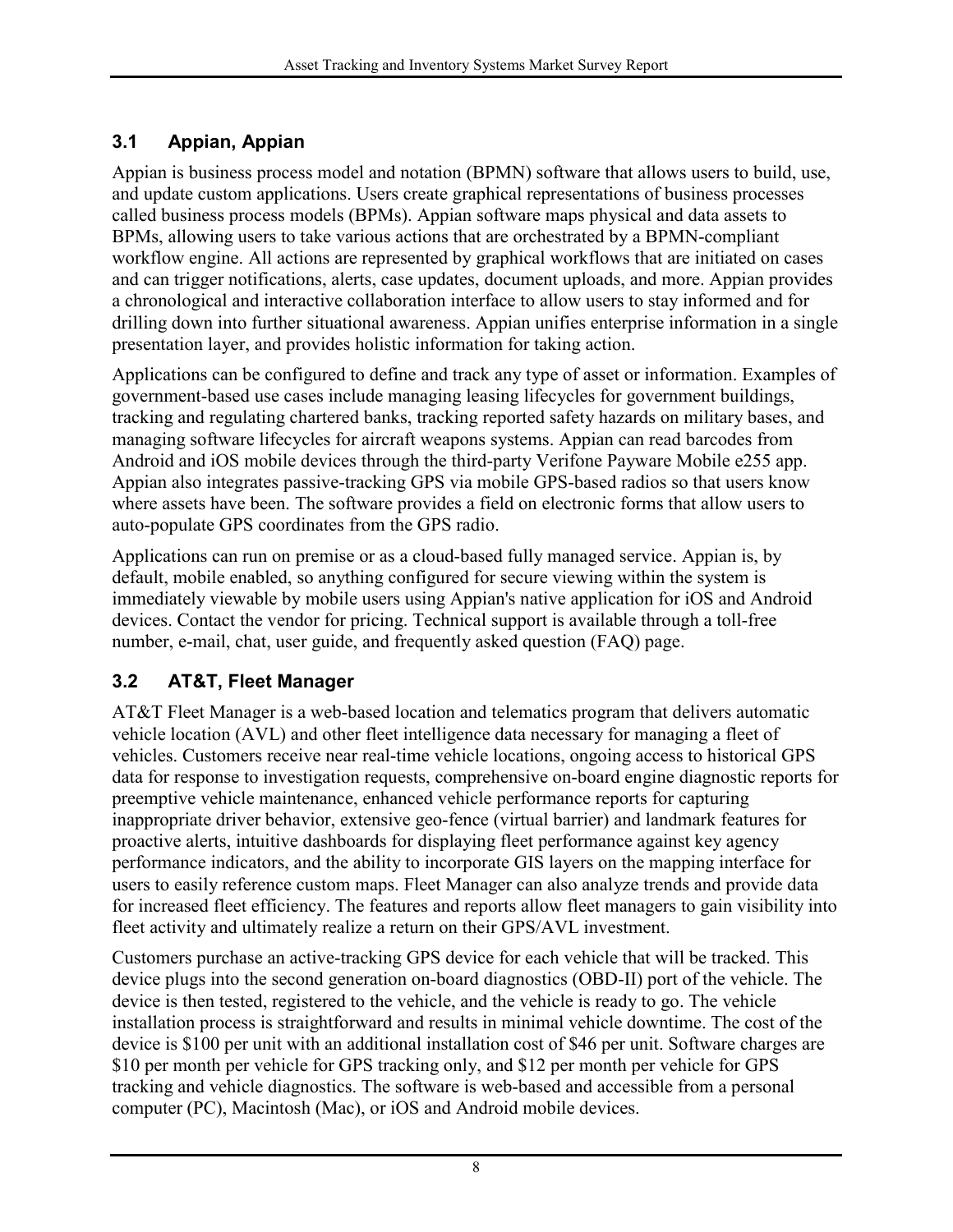#### <span id="page-14-0"></span>**3.3 A2B Tracking Solutions, Inc., UC! Web**

UC! Web is a web-based asset tracking and inventory management program that lets you define and capture serialized (standard items with assigned serial numbers) and non-serialized data. The program supports the Item Unique Identification (IUID) marking and compliance process mandated by the Department of Defense for giving equipment unique item identifiers (UIIs). Users create their own RFID labels and 1D and 2D Data Matrix barcodes and track items with automated data capture. UC! Web integrates with proprietary and third-party barcode readers and with RFID readers manufactured by Zebra Systems and Impinj, Inc. Passive RFID tags with a typical range of  $12 - 50$  feet and active RFID tags with a typical range of  $250 - 600$  feet are supported.

UC! Web tracks the custody, location, and condition of critical assets as they move across an organization and throughout their lifecycle. Inventory can be performed accurately and quickly by scanning items and reconciling against existing information. UC! Web allows capturing of detailed information such as contract line item numbers, acceptance codes, contract number and type, value, category, and status code. UC! Web has features and capabilities that integrate items into workflow processes and facilitate compliance in highly regulated environments. Users can output to a broad range of marking devices, match UIIs to an item pedigree, scan barcodes to move or transfer items to new locations, support embedded or parent-child asset relationships, manage assets to a location and custodian, track detailed asset information for compliance, view a history of item movement and condition, submit UII and non-UII data to the IUID registry, track calibration to prevent use of uncalibrated equipment, issue low-quantity warnings for items, and mark, track, ship, and update the status of any item throughout its lifecycle.

UC! Web runs in the cloud and is available on multiple web browsers. Integration with mobile phones and devices allow users to capture and mark any item at any time. Pricing for hardware and software varies with configuration and can be determined during solution evaluation. Customer service support is provided through a toll-free number and e-mail. Training is available, and there are no additional charges for a service contract.

#### <span id="page-14-1"></span>**3.4 CompassCom Software Corporation, CompassTrac**

The CompassTrac App is web-based software that displays the location and status of vehicles and other high-value assets in real time. The location, date, time, and status of mobile assets are displayed in a browser-based viewer that uses ArcGIS mapping software from the Environmental Systems Research Institute (ESRI). A version of the program that supports any industry standard formatted mapping system is available for desktop installations. CompassTrac is scripted in Java and HTML 5. Information can be viewed and sized appropriately on the display for iOS and Android tablets and smartphones as well as laptops and workstations.

CompassTrac can track a wide variety of hardware including GPS receivers, RFID tags, Motorola two-way radios, and the most commonly used wireless modems from Cal Amp Wireless Network Corporation, Sierra Wireless Inc., Cradlepoint Inc., and many other companies. The program can be used as a common operating platform for tracking vehicles, assets, radios, laptops, smartphones, trailers, and heavy equipment. By displaying data on the widely-used ESRI mapping system, CompassTrac becomes a common operational platform for public safety personnel.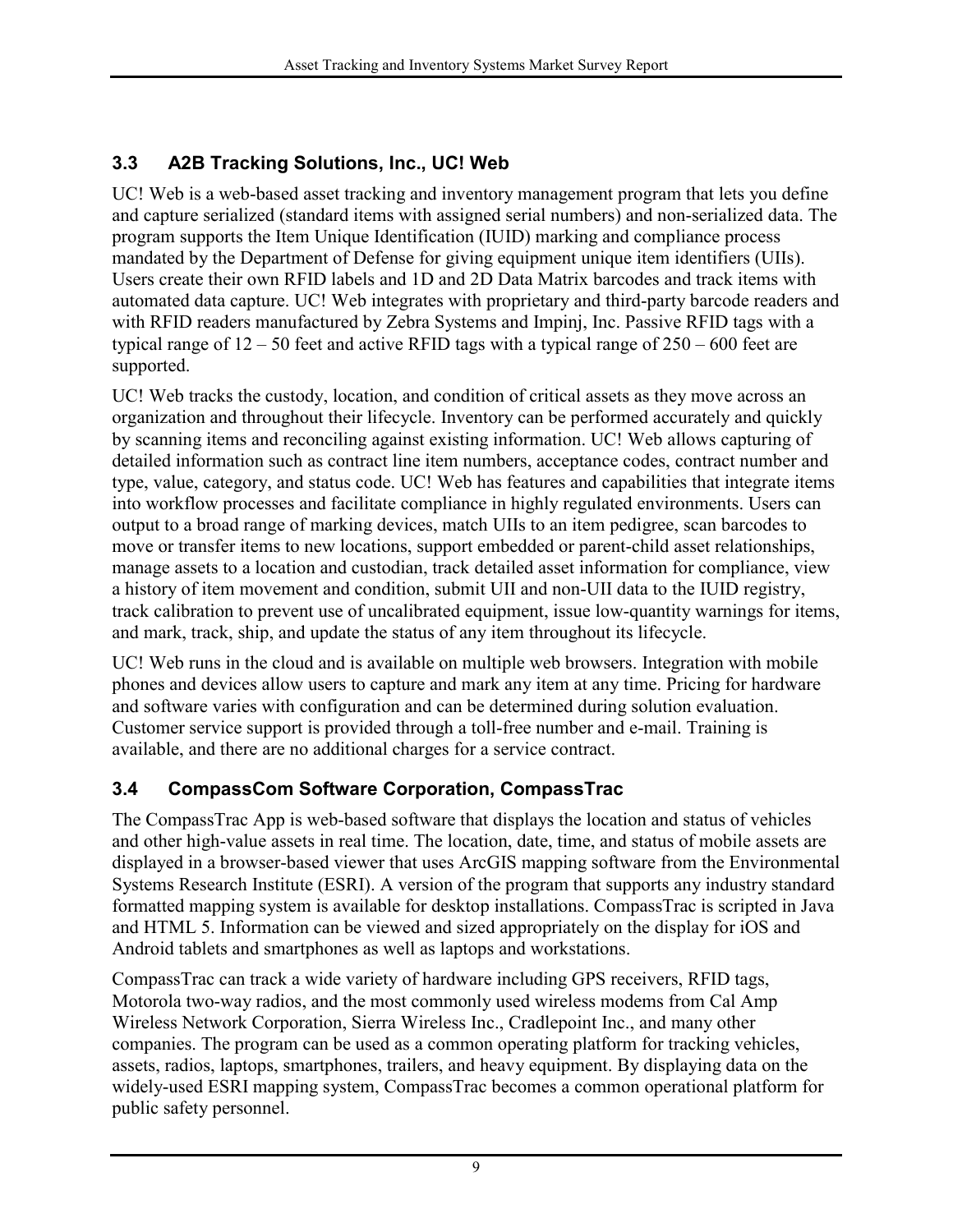Assets can be located in real time in less than 5-second intervals. The program also locates addresses, places map pins at user-defined locations, provides map zoom and pan capabilities, supports satellite and aerial images in standard and compressed format, and provides visible or audible alerts based on discrete inputs. Users can visually replay location and status data for a vehicle, group of vehicles, or the entire fleet from a user-defined date and time. CompassTrac runs in an SQL or Oracle database environment, and has an application programming interface for integrating with third-party enterprise software for computer-aided dispatch and workflow management solutions.

Software charges are \$30 per month per vehicle without installation. Hardware and installation costs vary. Contact the vendor for more details. Training is normally not needed, but available for \$125 per hour not including travel and lodging. Customer support is provided through a tollfree number, e-mail, user guide, and video tutorial. Service level agreements are available that provide extra support, with price depending on the level of service.

#### <span id="page-15-0"></span>**3.5 Curo International LLC, iTrak**

iTrak is a telemetry solution that supports asset tracking and inventory management. Telemetry is the highly automated communications process in which measurements are made and data is collected by receiving equipment at remote points. This data is captured with a wide range of technologies including barcode, RFID, GPS, and wired and wireless devices. iTrak provides realtime monitoring, visibility, and reporting of data. It answers the questions, "who, what, when, where, why, and what is the time for average turnaround?" iTrak supports a wide range of customers in defense, emergency response, law enforcement, oil and gas, manufacturing, logistics, and healthcare. Evidence, tools, medical supplies, vehicles, and more can be tracked and managed.

iTrak integrates any commercial barcode reader including smartphones and tablets with barcode reading apps. iTrak also supports RFID tags of any frequency including active, passive, and battery-assisted passive RFID technology. Both proprietary and third party RFID readers connect and communicate with iTrak. Assets with GPS receivers, Bluetooth Low Energy, and many other wireless transceivers can be tracked. The vendor claims that it currently tracks assets in 24 countries utilizing GPS.

iTrak is offered as a cloud-based service available in web browsers or installed on a server at the customer's location. Users can access either configuration with PC's, Macs, and mobile devices including iOS and Android. Pricing for hardware and software depends on the desired capabilities, the technologies utilized, and the number of assets. Customer support is provided by toll-free number to a 24 x 7 help desk, e-mail, chat, user guide, video tutorial, and FAQ page. Basic support is included, but other support contracts are available. On-site training is included with every product implementation with ongoing help built into each customer's installation.

#### <span id="page-15-1"></span>**3.6 CYBRA Corporation, Edgefinity**

Edgefinity is an RFID software product that includes a base platform with the essential functions required to read RFID tags and to define devices, locations, zones, companies, and rules. On top of the base platform are various apps that can perform inventory control, item/asset tracking, validation, and other functions. Edgefinity can be used to track and manage evidence, vehicles, medical supplies, tools, equipment, and personnel.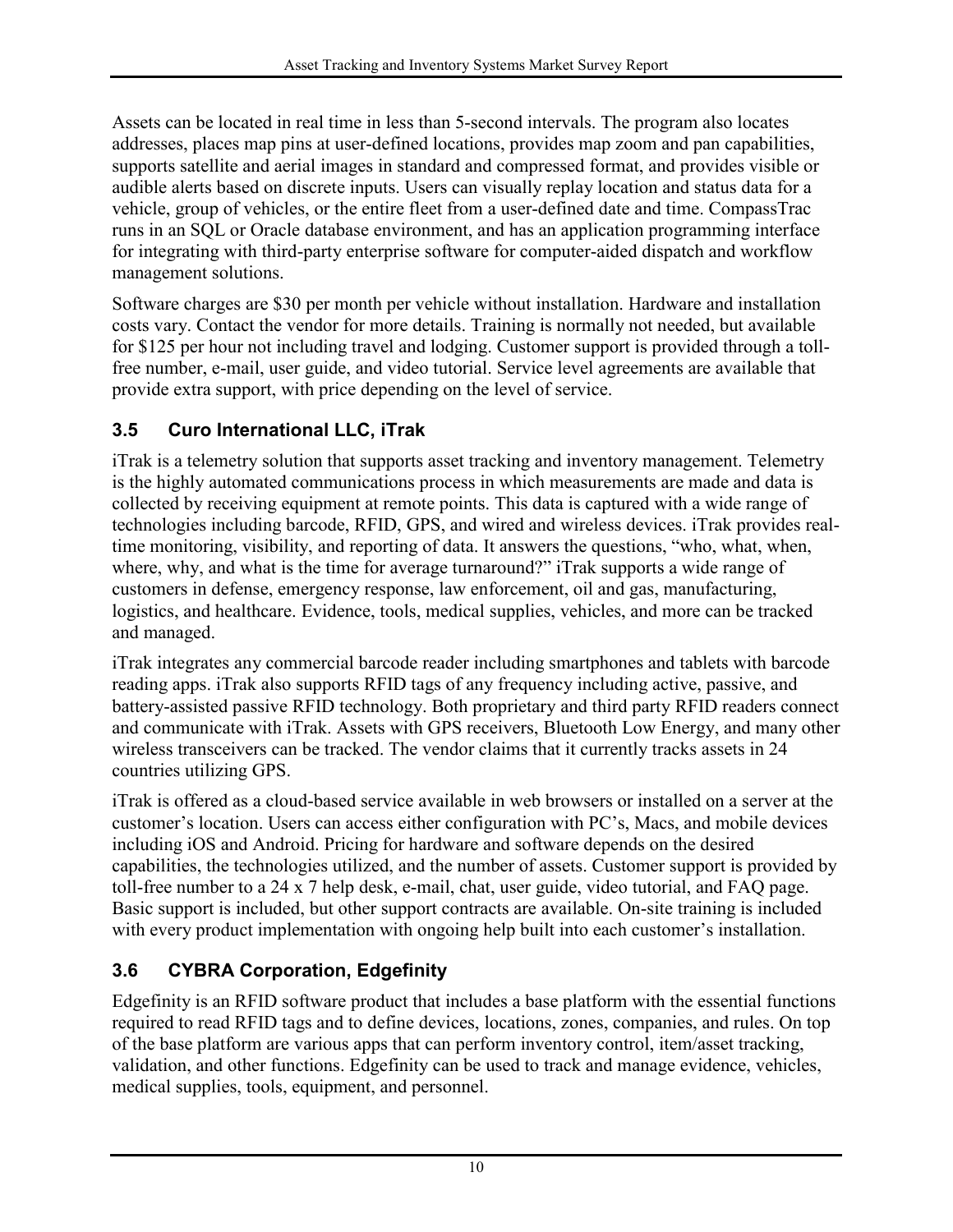A common application is tracking emergency responders through assigned badges, using either GPS (if satellites are available) or RFID (on an ad-hoc grid that can be set up where needed). Automatic alerts can be sent based on loss of signal, loss of movement, or the pressing of a panic button on the badge. An embedded accelerometer on the badge can sense when personnel are disabled and generate an alert. Edgefinity provides real-time knowledge of the position of team members and critical equipment to incident commanders. Items and personnel can be paired in many arrangements (item:item, item:person, person:person, etc.) and an alert generated when a pair is separated.

Edgefinity inventory apps support barcode readers from all major hardware manufacturers and will scan barcodes from Android and iOS smartphones. The software also supports passive and active RFID tags from all major manufacturers and RFID readers from Alien Technology Corporation, Impinj, Inc., and Zebra Systems. Vehicle-mounted and man-portable tracking devices from CYBRA Corporation are GPS-enabled and will log and transmit GPS coordinates. Once a GPS-denied environment is encountered, the last known coordinate is flagged as such, and the software will switch over to RFID readers for triangulation or zone mapping.

Edgefinity runs on any web accessing device including tablets, iPhones (and other iOS devices), and Android smartphones. The cost of the base platform with 30 geographic zones that can be monitored is \$15,000. Additional zones range in price from \$180 to \$250 per zone depending on the quantity purchased. Apps range in price from \$8,500 - \$18,000 depending on the functionality required. Hardware modules can also be purchased; contact the vendor for pricing. Training is included with the high-end app purchase. Customer support is available by toll-free number, e-mail, chat, user guide, and video tutorial. Annual support costs are 18% of the licensed software.

#### <span id="page-16-0"></span>**3.7 Evanhoe & Associates, Inc., AssetTrack**

AssetTrack is an asset tracking and management program developed by TrackX, Inc. and distributed by Evanhoe & Associates, Inc. The product was designed to provide real-time visibility and control of high-value assets to help increase asset and labor optimization in many different industries, including manufacturing, information technology, government, and healthcare. AssetTrack's flexibility allows users to build their own solutions and applications, such as tracking vehicles, manufacturing parts, computing devices, and returnable equipment. Users can monitor and manage an asset's inventory, owner, location, lifecycle, chain of custody, and maintenance history.

AssetTrack software includes barcode, RFID, and GPS tracking technologies. Evanhoe & Associates, Inc. integrates hardware solutions into the software and will perform site surveys and make hardware and tag selections, matching a solution to functional requirements. Proprietary and third-party barcode readers are available, and barcode-reading apps on smartphones may be integrated as well. RFID reader selection will depend on unique requirements and user environment. Readers from Impinj, Inc., Alien Technologies, and Zebra Systems can all be integrated with AssetTrack software. If GPS tracking is a requirement, Evanhoe will select the appropriate GPS tag and integrate it into the software.

AssetTrack can be installed on client-owned computers or run as a service in the cloud. It is accessible by any computing device with a suitable web browser, including iOS and Android mobile devices. Customer service is available by toll-free number, e-mail, chat, a user guide, and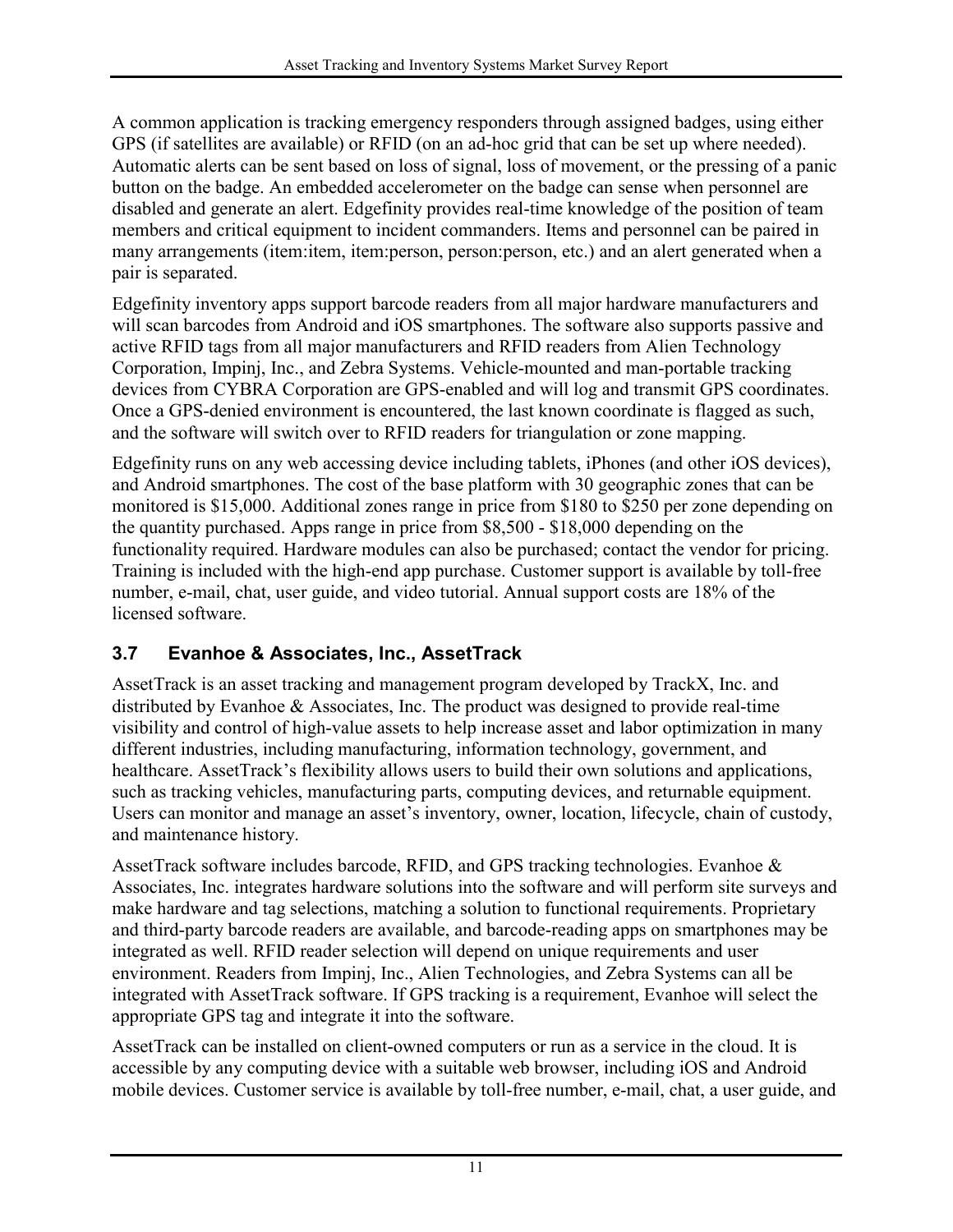FAQ page. Costs for hardware, software, and service support depend vary depending on user requirements. Contact the vendor for more information.

#### <span id="page-17-0"></span>**3.8 E-9 Corporation, SwiftWork**

SwiftWork is a fully-integrated RFID/barcode data capture hardware and software solution for lifecycle management of inventory and assets. It is developed and maintained by The Swiftsure Group, Inc. and distributed by E-9 Corporation. Features include physical inventory count, verification and tagging, equipment sourcing, installation, project management, data management, and customizable report generation. The software enables specific items to be located and reconciled on handheld readers without line of site. Data screens are customizable for each user or organization. Check-out and check-in features enable automatic notification upon variances from expected events such as due dates. Re-order notifications of equipment and inventory can be automated when low inventory levels are reached. Weapons and first responder equipment check-out can be automatically managed with RFID tags.

SwiftWork works with third-party barcode readers from Technology Solutions Limited and Zebra Systems. Passive, active, and battery-assisted power RFID tags are compatible with the software, and RFID readers from Zebra Systems and Impinj, Inc. can be used without modifications to the software. GPS capability is not a standard offering, but can be integrated as an option if required.

SwiftWork can be installed on agency computers, operate as a cloud service, or as a hybrid depending on the customer's wishes. Unix/Linux and iOS devices are supported. Pricing depends upon the project size, number of users, level of integration and customization required, and whether the system is internally or externally hosted. E-9 Corporation will select hardware for user requirements and provide setup, training, hosting, and maintenance according to customer needs. Telephone and e-mail customer support is available as well as user guides and hands-on training.

#### <span id="page-17-1"></span>**3.9 Fleet Analytics, LLC, Pinpoint Fleet Manager**

Pinpoint Fleet Manager is a cloud-based Software-as-a-Service asset and inventory management system. Utilizing a variety of commercially available cellular, satellite, RFID, GPS, and Wifi remote terminal devices with connected sensors, Pinpoint Fleet Manager remotely captures sensor data from vehicles, farms, oil fields, warehouses, and various other environments. Integrated devices allow for the real-time tracking of assets and provide emergency and panicalert functionality.

Pinpoint Fleet Manager utilizes both passive and active GPS devices to locate assets, equipment, and vehicles. When using active GPS devices, Pinpoint Fleet Manager will utilize the vehicle or equipment power to collect and transmit status data such as engine on/off status, idling status, speed, heading, altitude, harsh braking, and harsh acceleration. Vehicle data analytics and driver scoring are provided by the software. Pinpoint Fleet Manager will also work with barcode readers from Wasp Barcode Technologies, Inc. and RFID readers from Intermec, Inc. in order to provide inventory management and other functions.

Pinpoint Fleet Manager requires client software installation. Once installed, the software runs in web browsers and is compatible with Internet Explorer version 11, Chrome, Firefox, and Safari. Pinpoint Fleet Mobile can also be installed on Android and iOS devices. The cost of the software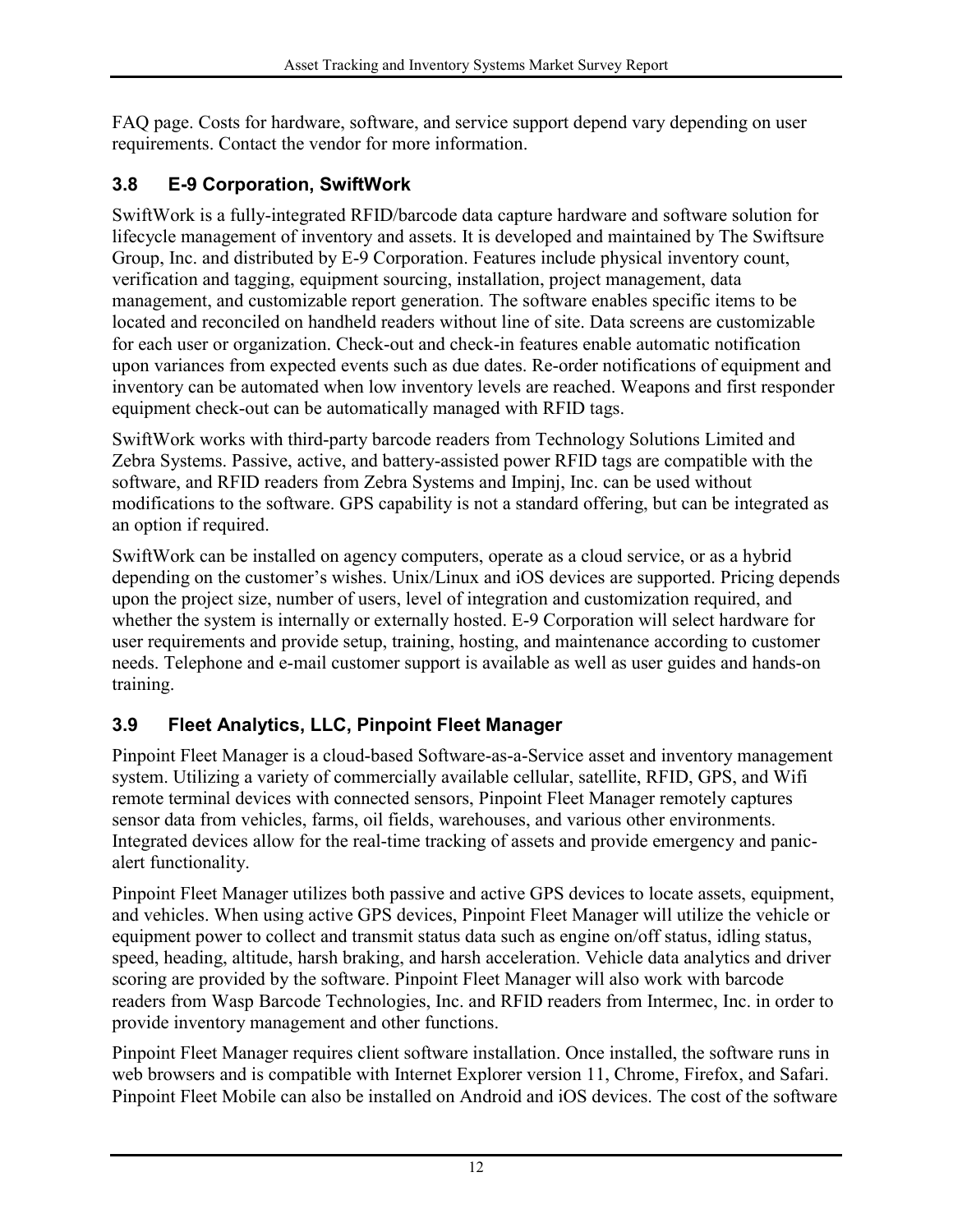including satellite or cellular communications is \$12 - \$19 per vehicle per month depending on the level of service. Active GPS tracking devices range in price from \$100 - \$250 each. Passive RFID tags cost approximately \$2 each, while active RFID tags range in price from \$8 - \$12 each. Customer service is provided by toll-free number, e-mail, user guide, and FAQ page.

#### <span id="page-18-0"></span>**3.10 Geographic Information Services, Inc., GeoMetri Platform**

The GeoMetri Platform (consisting of GeoMetri Enterprise, Navigator, and Point) is software that provides real-time location technology analysis, indoor navigation capabilities, and geospatial maps to track dynamic movements of persons or objects. The GeoMetri Platform combines spatial and statistical engines that can be used with existing and emerging technologies. Its design allows users to customize applications to their needs. The location technology can be used to track people, vehicles, medical kit inventory, tools, as well as providing geospatial maps for federal, state, local, and private organizations. It also provides a method to track first responders and equipment in emergency situations, including indoor and outdoor mapping with near real-time positions.

In addition, GeoMetri Navigator can create searchable indoor and outdoor maps of buildings from indoor floor plan data, optimizing it so that users can search for and navigate to points of interest using a smartphone. Indoor routing and navigation options support multiple floors, stairs, escalators, elevators, and other alternative paths to reach the desired destinations. The GeoMetri Platform's indoor positioning technology options can provide indoor positioning accuracy within a few meters. Enhancements to the existing infrastructure can achieve sub-foot accuracy. A variety of positioning sensors in the smartphone are evaluated for each venue and application including Wifi, magnetic fields, compass, atmospheric pressure, accelerometer, Bluetooth, and GPS. Geo-fencing, iBeacon and Bluetooth Low Energy options can deliver relevant content to customers based upon their entering, dwelling or leaving a location.

The GeoMetri Platform is an open system that can be integrated with any barcode or RFID system or protocol as long as there are no copyright or ownership issues. The platform handles both passive and active GPS tracking. When deployed with the indoor mapping capability, the system will switch between indoor and outdoor tracking seamlessly and transparently to the user. It monitors signal strength of both, and uses whichever one provides the most accurate location. The platform has also been integrated with tracking beacons and multiple sensor systems. The GeoMetri Platform can be used with PC, Mac, servers/routers, mobile devices (including Android and iOS), and can also be customized to meet the client's needs.

Geographic Information Services, Inc. (GISi) is a value added reseller for the manufacturer GeoMetri, Inc. GISi will customize a solution for the customer's needs. System setup and implementation costs depend upon existing infrastructure, needed accuracy, and the amount of indoor area to be mapped. Hosting is part of the total cost of the system, which can be paid monthly or annually. The base platform does not include additional hardware unless it is needed to supplement the existing Wifi/Sensor network. GISi does provide additional sensors and tracking devices if needed. GISi has partner agreements in place to provide any needed hardware for barcode or RFID deployment.

#### <span id="page-18-1"></span>**3.11 HRUCKUS LLC, Piper Bluetooth Inventory Tracking Solutions**

Piper Bluetooth Inventory Tracking Solutions is a software platform developed by Piper, Inc. and distributed by HRUCKUS LLC. The platform helps manufacturers, warehouses and fleet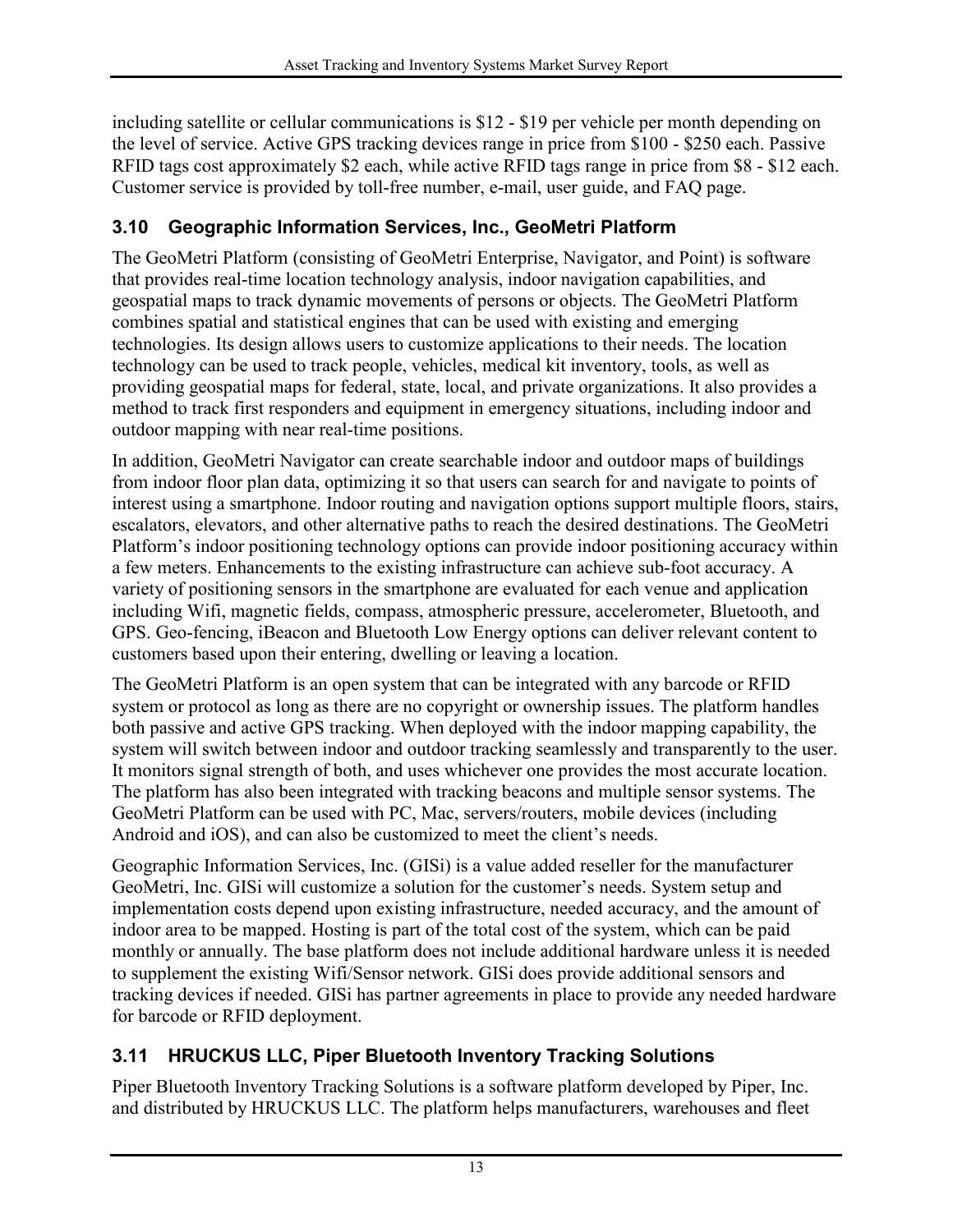managers improve operations by better tracking their assets and collecting valuable analytics. Using inexpensive Bluetooth Low Energy (BLE) proximity devices and always-on real-time secure sensors, companies can manage location-based data to power a large number of solutions across departments and budgets. Piper's platform provides the modularity needed to be responsive with a focus on interoperability and adaptation to existing technology investments and infrastructure. Designed for real time data collection, the Piper sensors enable enterprise customers to monitor BLE activity, map it according to requirements, and convert the data into useful analytics. It's an ideal solution for a variety of manufacturing and transport segments including asset tracking, fleet management, product locating, team notifications, and environmental awareness.

Emergency responders can use the Piper platform for evidence management, vehicle and mobile asset tracking, medical kit inventory, and tool and equipment tracking and accountability. The software can be hosted in the cloud or installed on premises and will run on any computing device with a web browser, including Android and iOS smartphones. Passive-tracking and active-tracking GPS applications are supported. Pricing is available on request and will vary due to the highly customizable nature of the product. Customer support is available through e-mail and a user's guide. There are no additional charges for customer support.

#### <span id="page-19-0"></span>**3.12 Law Enforcement Intelligent Devices LLC, Biometric Access Control System**

Biometric Access Control System (BACS) is an RFID-based asset management and inventory control software that includes biometric technology such as fingerprint scanners, which ensures a high level of security, accountability, and reporting integrity. Additional levels of security that are available with the system include a hand geometry scanner, card reader, and barcode reader. The software secures a person's credential, provides a chain of custody for asset and equipment tracking, and provides maintenance tracking of equipment with notification and lock-out options. BACS is currently used at military and law enforcement facilities, hospitals, libraries, and private businesses to secure, track, and provide full accountability of critical assets such as weapons, evidence, night vision goggles, radios, laptop computers, and medical supplies.

The BACS system can greatly reduce the amount of emergency responder equipment purchased by sharing inventory between shifts rather than individually issuing equipment to every officer. BACS does more than just check the equipment in and out of a room, but also provides inventory control for the equipment in the equipment room and for all of the officer's weapons. The system issues weapons and equipment to officers, restricting their access to only the items they are qualified to use. BACS is built with equipment maintenance in mind and allows an officer to tag an item for needed maintenance. Once installed, loss of equipment can be reduced and uptime increased due to prompt maintenance and repairs.

When BACS is used as an inventory system, anything that is logged by paper can be integrated into the system by appropriate tagging. BACS reads major third-party barcode readers, RFID readers, and supports passive-tracking and active-tracking GPS devices. The BACS system is a web-enabled remote management system running on a centralized computer kiosk. This centralized system can be integrated into the customer's network and configured to send e-mail notifications. Contact the vendor for pricing. Customer support is included for one year with purchase and provided by a toll-free number, e-mail, and a user guide. Optional multi-year extended service plans are available starting in the second year.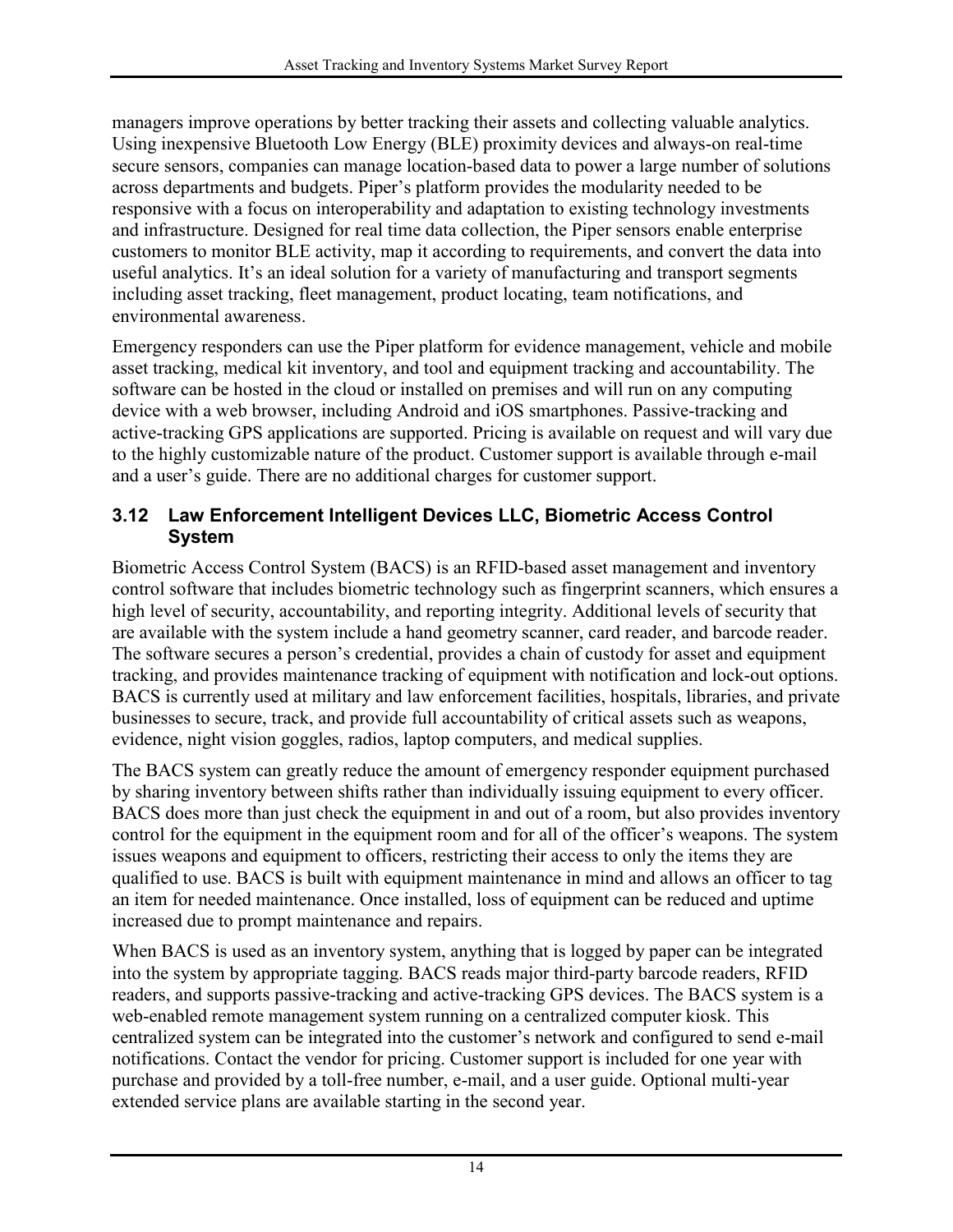#### <span id="page-20-0"></span>**3.13 MAG Aerospace, Inc., Dart Ultra-wide Band Real-time Locating System**

The Dart Ultra-wide Band Real-time Locating System (UWB RTLS) is a system of sensors, tags, and software developed by Zebra Systems and distributed by MAG Aerospace, Inc. The system is designed for applications requiring accurate, precise, and frequently updated real-time location of assets. Sensors and tags use patented ultra-wide band techniques and have batteries that last up to seven years with a once per second rate of update. The system performs in high multipath environments with a throughput of 3,500 tags per performance hub. Tags and sensors can be located accurately to w[i](#page-20-2)thin 1 foot line of sight from a 200 meter range. Dart Tags are IP67<sup>i</sup> rated for the harshest environments and programmable for differential transmission rates, allowing varying levels of location accuracy based on specific, asset-unique requirements

Dart UWB RTLS allows for many types of asset management applications, including evidence management, medical kit inventory, and tracking of tools, equipment, and personnel. Emergency response organizations can accurately track personnel and equipment indoors and out, with realtime connectivity provided between critical assets and the people and information systems that manage them. Dart UWB RTLS also manages and integrates the many disparate systems of personnel and equipment in emergency response agencies.

The Dart UWB RTLS system consists of a Dart Hub, Dart tags, System Builder, Dart Vision Reader, and a DartWand Module. The Dart Hub runs the real-time locating software that covers an entire facility with thousands of tag location updates per second. Dart tags are small batteryoperated devices that are generally affixed to assets. Dart badges are low-profile sensor tags generally affixed to equipment or personnel. System Builder is planning software that is used to define the site and sensor coordinate system, model the sensor coverage, and manage and optimize the installation. Dart Vision Reader is software that provides presence detection (as opposed to location) and allows organizations to create presence zones of various sizes. The DartWand Module is a small tabletop device used to configure and inventory Dart tags. With the DartWand, users can turn tags on or off and set their update rate from 200 times per second to once every 100 seconds. Barcodes are used for configuration and management of Dart tags only. RFID tags are compatible with the system and can be used if desired.

The Dart UWB RTLS is available on the GSA schedule under contract number GS-35F-123DA. Pricing can be found by searching online or by contacting the vendor. Customer support is provided by a toll-free number, e-mail, a user guide, FAQ page, and online community support. Extended service contracts can be purchased.

#### <span id="page-20-1"></span>**3.14 MAG Aerospace, Inc., WhereNet Real-time Locating System**

 $\overline{a}$ 

The WhereNet Real-time Locating System (RTLS) is a system of RFID tags and software developed by Zebra Systems and distributed by MAG Aerospace, Inc. The WhereNet system was designed for applications requiring the ability to sense objects and personnel across a large space, and for operations in all types of environments. WhereNet has been used to track and manage assets in marine terminals, automobile manufacturing plants, and at U.S. Air Force overhaul facilities. Tags have a battery life of five to seven years and provide three meter accuracy at a one kilometer range, and will operate in complex and hazardous environments.

<span id="page-20-2"></span><sup>&</sup>lt;sup>i</sup> Ingress protection rating indicates product is dust-tight and protected from water ingress when immersed in 1 meter of water.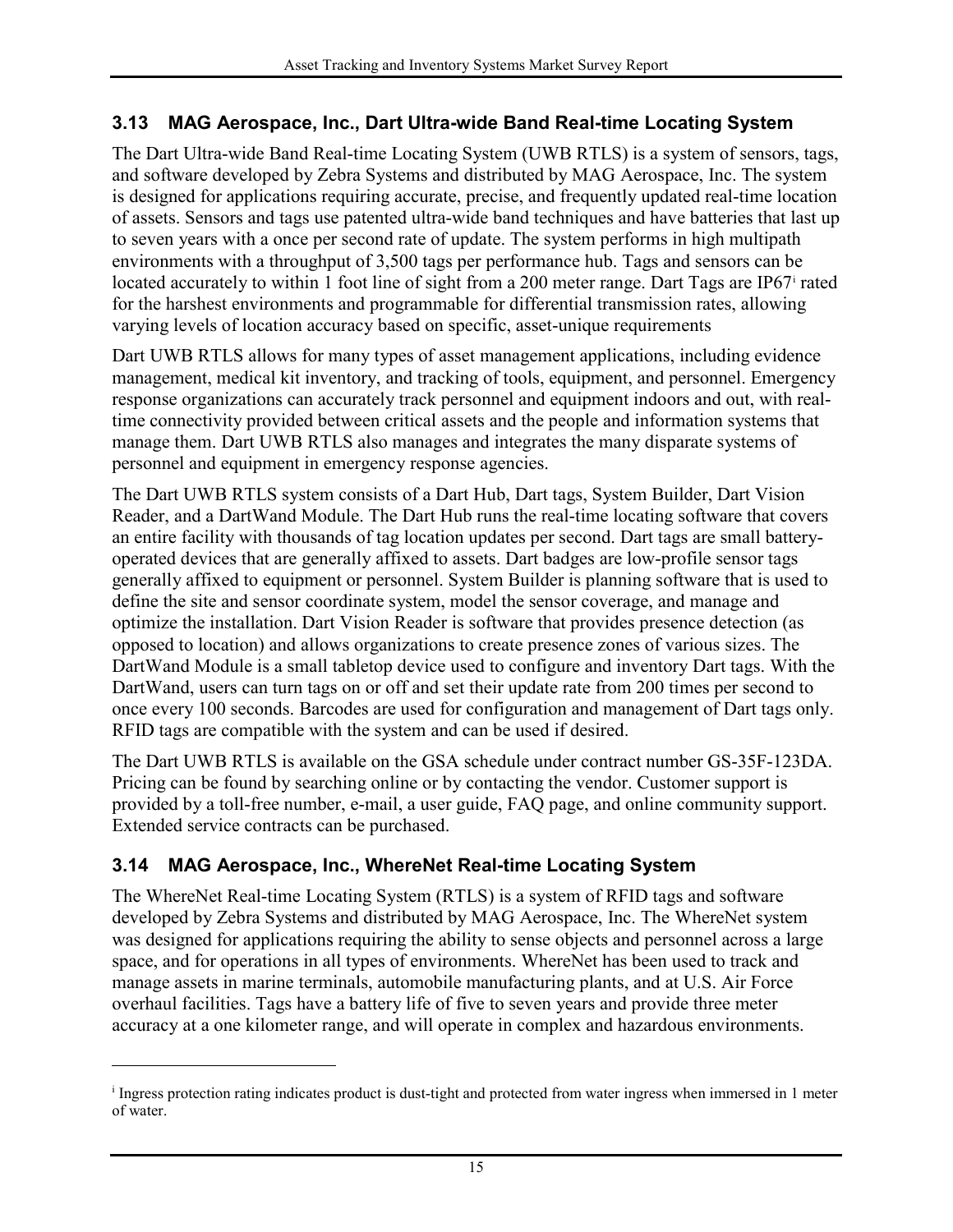Tags and WhereLan sensors (RFID readers) are virtually maintenance free over their lifetimes. An integrated visibility software suite facilitates system deployment, provides a web-based end user asset visibility application, and is designed as an embedded location engine interfaced to existing enterprise systems. Refer to the preceding section under the Dart UWB RLTS for pricing and customer service information.

#### <span id="page-21-0"></span>**3.15 MASS Group, Inc., Traceability Made Easy Asset Management System**

The Traceability Made Easy Asset Management System (TME AMS) is commercially off-theshelf software that allows organizations to build and maintain a comprehensive record of assets such as tools, vehicles, and personnel. Possible applications include evidence management, vehicle tracking, and asset management and inventory for firearms, tools, and medical kits. TME AMS integrates barcode, RFID, and GPS tracking technologies, and allows thousands of assets to be tracked across multiple locations. TME AMS provides real-time data on all inventory and assets used for facilities management. Items can be tracked by serial number or any user-specified field. Administrators and managers can retrieve real-time data on available quantity, locations, movements, personnel assignments, quantity consumption levels, expiration dates, etc. All data is collected and managed through a Structured Query Language (SQL) database for the product's lifecycle. This provides genealogy and traceability information to meet compliance for commercial and governmental regulations.

TME AMS integrates several models (DS-4808, DS-6878, LS-2808, LI-4278, and LS-1203) of barcode readers manufactured by Zebra Technologies, Inc. All major 1-D and 2-D barcode formats are supported. TME AMS can be configured to operate with all third-party RFID hardware and is specifically designed to plug and play with RFID readers from Alien Technology Corporation. Passive and active GPS tracking can also be implemented via Google Maps.

TME AMS can run on premises or be hosted through MASS Group, Inc.'s secure hosting server. Applications can run on Windows computers and all mobile devices including iOS and Android smartphones. A typical homeland security software configuration including licensing with oneyear maintenance for 10 power users, 500 standard users, 100 report users, and 1,000 requesters would cost \$191,000. Typical annual maintenance support and licensing after the first year would be \$26,620. Prices scales up or down depending on the number or users needed. Onsite training for two days can be purchased for \$3,500. Contact the vendor for more specific information.

#### <span id="page-21-1"></span>**3.16 Presidio, Inc., AIO3 with Map Agent**

The AIO3 is a third generation covert and overt GPS tracking device that includes self-contained GPS cellular antennas along with an internal lithium ion rechargeable battery. The AIO3 measures 2.8 by 2.0 by 0.7 inches and includes power-saving navigation algorithms that allow the device to obtain positions in difficult and hard-to-operate scenarios. The AIO3 is designed to meet MIL-810 environmental specifications and can operate from -20 to +70 degrees Celsius. The AIO3 is designed to support extended operational run times with Presidio's supplemental rechargeable battery cases that measure 4.5 by 2.75 by 1.0 inches. The AIO3 also supports external power and General Purpose Input/Output control, allowing users the versatility of controlling or monitoring external events.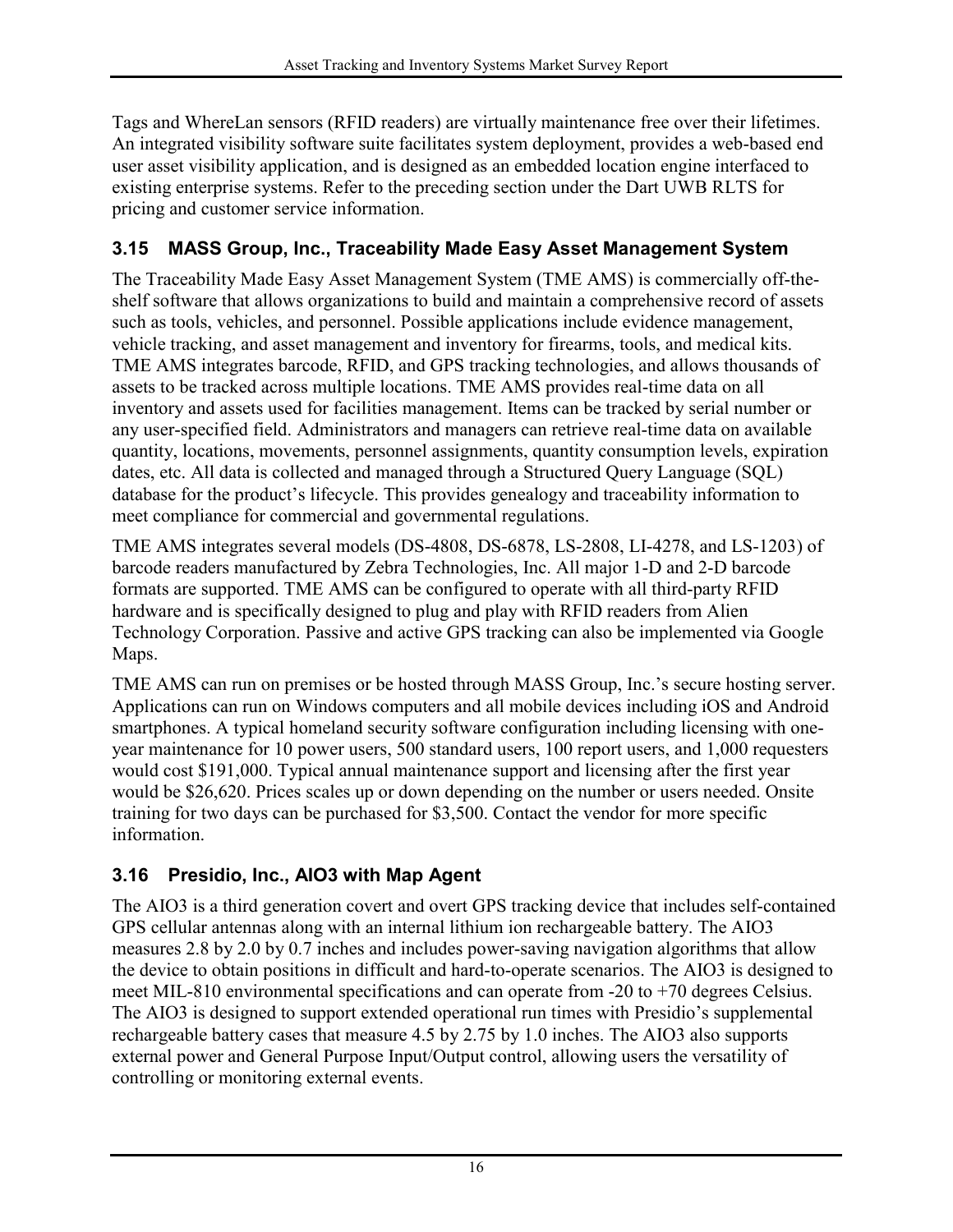The AIO3 is fully compatible with Presidio's proprietary mapping software known as Map Agent. The Map Agent client and web-based applications are both law enforcement specific applications. Using these applications the user can track asset location in real time, log asset location data, set Geofence boundaries, set "stop time" reports indicating how long a device has been at a location based on user-defined parameters, control access to GPS data based on state boundaries or warrant dates, set the GPS update rate from once per day to once every 3 seconds, set power saving features, and set e-mail or text notifications based on power on/off, movement, geofence boundary violations, tampering, or low battery. The software also allows users to play back movements of assets based on collected GPS data and export data to Excel or Google Earth file formats for analysis and presentation purposes.

The AIO3 communicates with a web-based server located within Presidio's facility. Using the web-based or client application, the user has access to the data. The AIO3 also operates with the Department of Justice Unitrac asset tracking software. For special applications, Presidio can support users hosting the data portal for accessing and storing data. Administrative users can assign user access privileges. The software is free of charge for users who purchase the AIO3 asset tracking device. The AIO3 requires a yearly wireless service contract which is purchased through Presidio. Price is available upon request. Customer service is available through a toll free number, e-mail, chat, and a user guide.

#### <span id="page-22-0"></span>**3.17 Shipcom Wireless, Inc., CATAMARAN**

CATAMARAN is business middleware with a rapid application development environment that provides various modules and tool sets to achieve a high level of integration between asset tracking and business processes. As middleware, it enables various components of an organization's computing system to communicate and manage data. The CATAMARAN platform runs on multiple mobile devices, including Android and iOS smartphones. It supports and provides organization-wide integration, automates work flow processes, manages and maintains electronic records, and collaborate with location and inventory control technologies such as barcode, passive RFID, active RFID, RTLS, and GPS. Standard interfaces to third-party software products such as Oracle and SQL Server are provided.

CATAMARAN's real-time integration with mobile and sensor-based applications enables law enforcement and emergency response agencies to provide real-time tracking and updating of asset data. Responders can quickly assign and print tags on the fly to locate and track equipment, personnel, civilians, or other assets. Real-time and near real-time updates are collected from tags, sensors, or back-end systems and are continuously fed to CATAMARAN's enterprise dashboards, providing real-time situational awareness for operations centers. CATAMARAN provides native interfaces to electronic medical records and can be configured to easily identify emergency caches for use in responses.

CATAMARAN integrates with a range of Motorola mobile barcode readers, including the model MC-55A hand-held with Wifi. RFID tags from many different vendors can be used with CATAMARAN. Typically, passive RFID tags have a 3-meter range and 512 bits of user memory, while active tags have a 400-meter range, 5 year battery life, and 1 kilobit memory. Shipcom has the ability to install long- and short-range RFID readers from Impinj, Inc. and other third-party vendors to provide additional scanning solutions as needed. For optimum accuracy, our engineers will analyze the environment in order to propose the proper application. We place readers strategically in order to achieve the maximum asset visibility in warehouse and loading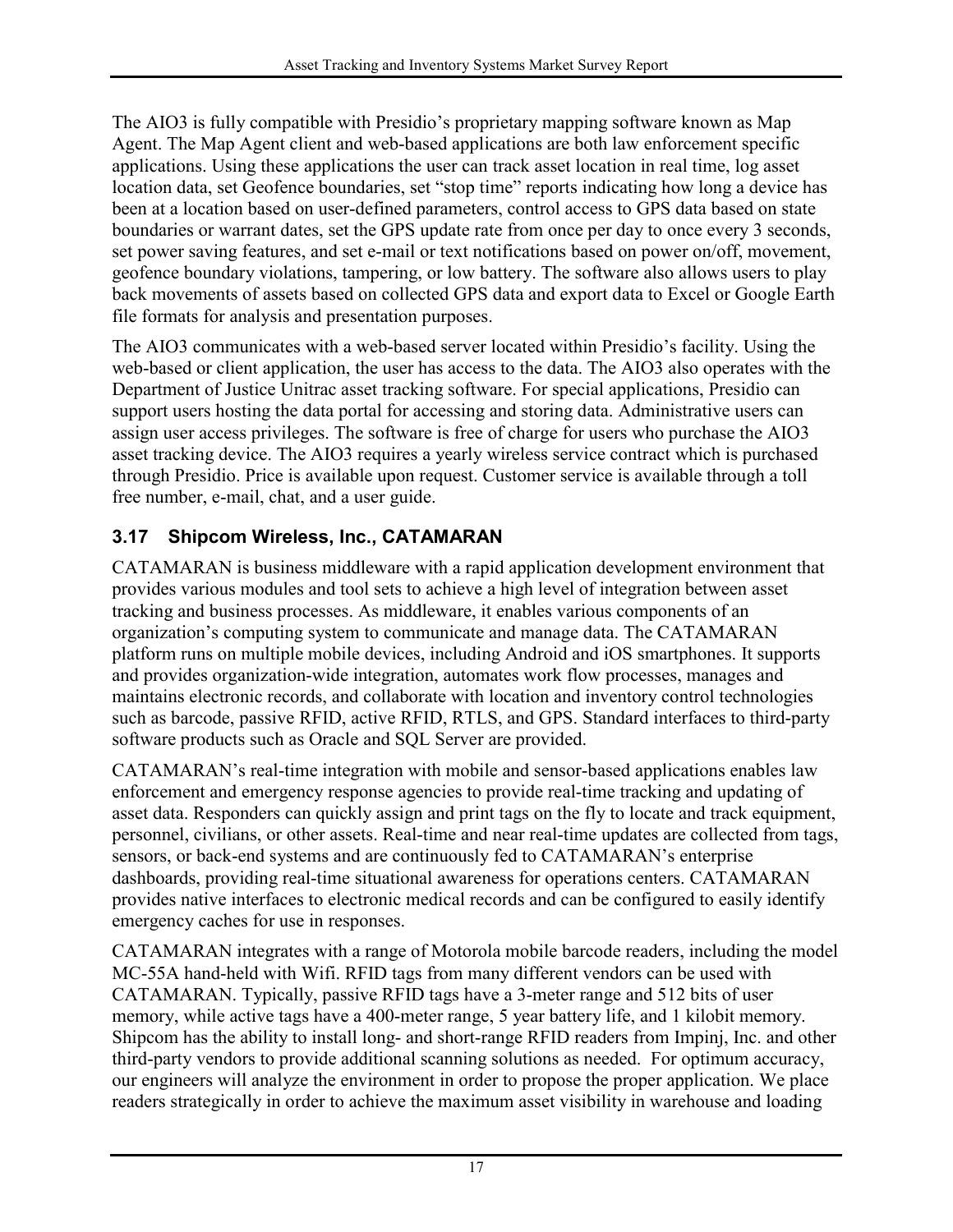dock environments. When the assets are received, the readers pick up the information on the product and immediately transfer it to the database.

Licenses for four different software modules are available for purchase. The main platform (called the Integration and Process Analytics Server) costs \$60,000, the Emergency Medical Record Module costs \$24,000, the Asset Tracking Module costs \$30,000, and the RLTS module also costs \$30,000. Hardware prices are available from the vendor. Customer support is available through a toll-free number, e-mail, user guide, video tutorial, and FAQ page. There is no charge for a customer support package. However, customization, system integration, and other requirements are covered in the services contract negotiated on the project.

#### <span id="page-23-0"></span>**3.18 Skyfire Consulting, Inc., Aerial and Ground-based RFID Solutions**

Skyfire Consulting, Inc. manufactures unmanned aerial vehicles (UAVs) and distributes asset tracking software from SmartX, Inc. and other vendors, providing a wide range of aerial and ground-based tracking applications for fire departments, law enforcement agencies, and other public service entities. Real-time tracking and geotagging of assets can be accomplished with multiple technologies including short- and long-range RFID, GPS, Wifi, and Bluetooth. A truck's inventory can be checked in seconds, and managers can be alerted when an item is left behind or placed on another truck. Fire departments can monitor large fire scenes with UAV-based technology and track people and equipment in real time on an interface similar to Google Maps. RFID bracelets can be issued to swimmers at a beach (up to 10,000 at a time), and the software will continuously monitor how many are swimming versus how many are on a beach at any given moment. If a swimmer is missing, Skyfire Consulting, Inc.'s UAV will take off, autonomously fly a search pattern, and locate them. Custom solutions can be designed for emergency response agencies.

Secure cloud-based tracking software can be run on any computer and most mobile devices, including Android and iOS smartphones. Pricing for hardware and software will vary with the application, technology, and number of users. Contact the vendor for more information. Customer service is provided by a toll-free number, e-mail, user guide, video tutorial, and FAQ page.

#### <span id="page-23-1"></span>**3.19 VerdaSee Solutions, Inc., VITAL First Responder**

VITAL First Responder is a suite of software modules designed to provide real-time information about emergency responders to incident commanders. All modules are designed for fast and accurate location readings and provide fully automated data capture. VITAL Mesh Network establishes an independent mobile network that surrounds an incident area and creates a communication capability that functions within multi-story buildings and in wide, densely populated areas. VITAL Point of Entry and VITAL Point of Exit track entrance and exit points for each responder. VITAL Dynamic Location tracks the responder's actual location in three dimensions during an incident. VITAL Timing and Alarm tracks which responders are at the incident, where they are, and any relevant exposure information such as amount of available compressed air. All related hardware adds negligible weight to the responder. Once activated, each module requires no effort from the responder while providing real-time data and visibility to the incident commander.

VITAL First Responder can incorporate active, battery-assisted, and passive RFID tags as well as GPS active (cellular) and GPS passive applications, all managed by VITAL Navigator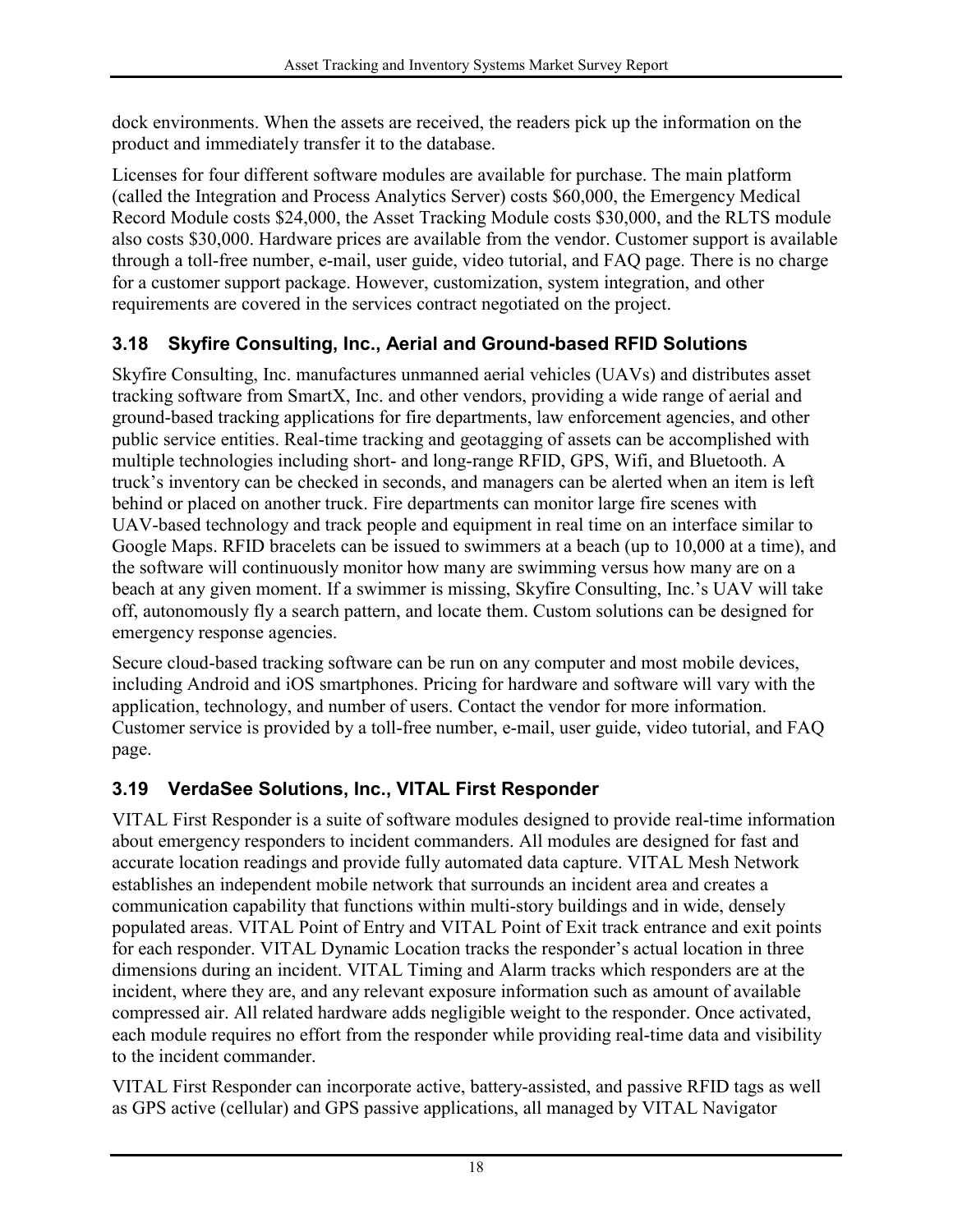middleware servers and applications modules. Off the shelf components can also be incorporated into the suite of modules. Range can generally be 100 meters to 10 kilometers depending upon the specific hardware selected. Battery life will typically range from  $3 - 10$  years based on end user requirements. Barcode scanners can be integrated for inventory purposes. Software can be installed on PCs, servers, and mobile devices including Android and iOS smartphones. Business rules established by the end user allow modules to proactively send notifications as events occur and allow end users to query the data-reporting application for interim reports. Prices depend upon hardware and software configuration. Contact the vendor for more information.

#### <span id="page-24-0"></span>**3.20 Williams Software Associates Corp., SmarTrack**

SmarTrack is an asset life cycle management system that allows for tracking and management of all types of assets from large vehicles to small parts in a manufacturing plant. SmarTrack uses smart cards, personal identification numbers, biometrics, IUID tags, RFID, and 2D barcoding to inventory, track, trace, account, maintain, issue, and receive equipment for all critical and noncritical unit property. The system produces approved forms and publications for each transaction thus providing an electronic copy of each and every system transaction. SmarTrack comes in specialized versions for military, law enforcement, parts room, and warehouse versions. All versions include the use of optional RFID tagging, GPS tracking, and real-time live tracking of people and equipment for transportation, delivery industries, and law enforcement environments.

SmarTrack runs on Windows-based computers, servers, routers, and mobile devices. Proprietary barcode and RFID readers integrate with the software. SmarTrack comes with a GPS SQL server that allows live tracking of tagged assets with 10-digit grid coordinates and a live map of asset locations. The system allows users to track vehicles and people and provides two-way communication devices, a complete travel history, and emergency alert capability. The GPS server can be installed on premises or hosted remotely.

Customer support is provided by e-mail, chat, user guide, and FAQ page. Pricing depends upon configuration, hardware, and level of service. Contact the vendor for more information.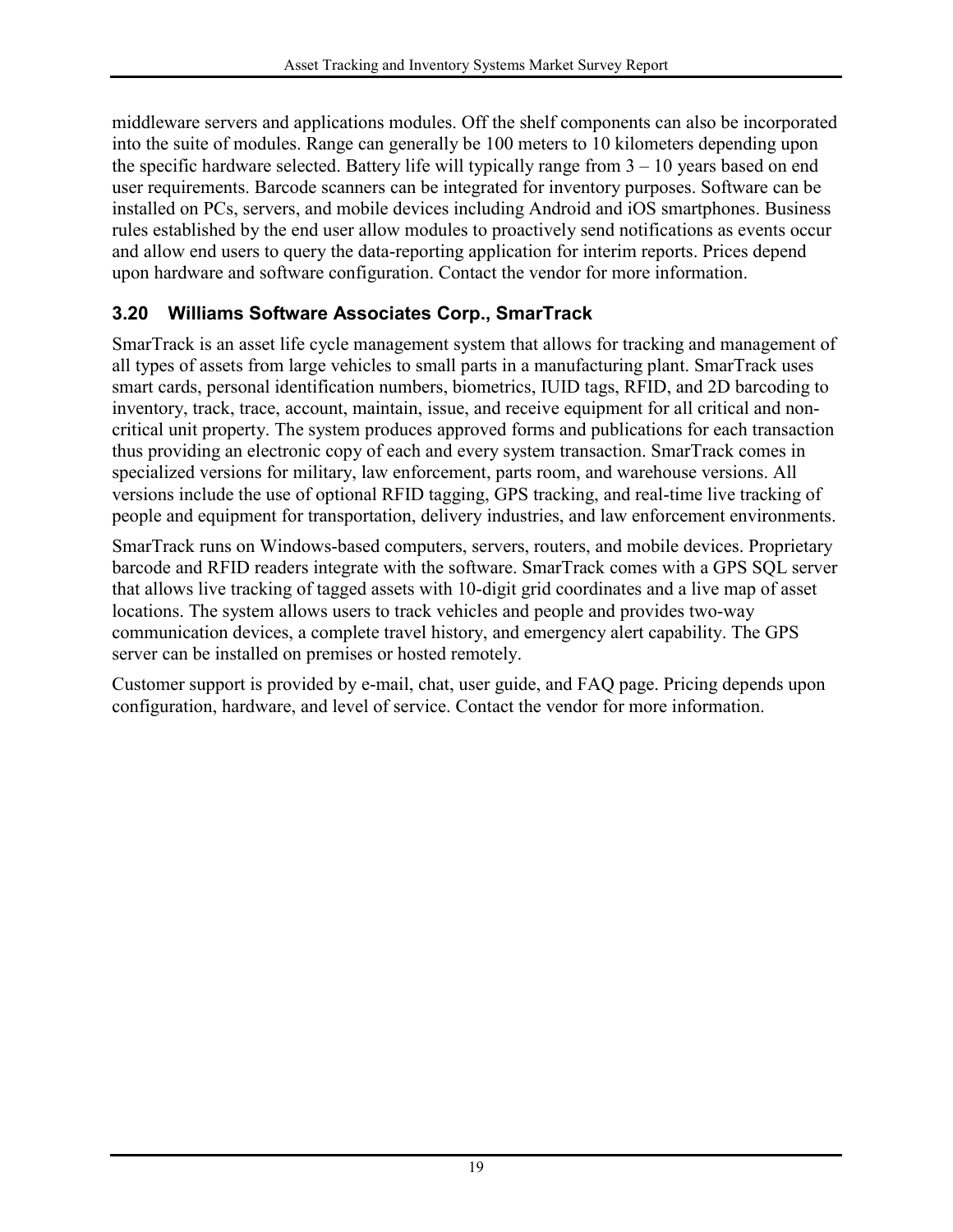## <span id="page-25-0"></span>**4. VENDOR CONTACT INFORMATION**

Additional information on the asset tracking and inventory systems included in this market survey report can be obtained from the vendors listed in [Table 4-1.](#page-25-1)

<span id="page-25-1"></span>

| Vendor                                   | <b>Address/Phone Number</b>                                                 | <b>Website/E-Mail</b>                                                                      |  |  |  |  |
|------------------------------------------|-----------------------------------------------------------------------------|--------------------------------------------------------------------------------------------|--|--|--|--|
| Appian                                   | 11955 Democracy Drive<br>#1700<br>Reston, VA 20190<br>703-442-2550          | www.appian.com<br>$info(a)$ appian.com                                                     |  |  |  |  |
| AT&T                                     | 1900 Gallows Road<br>Vienna, VA 22182<br>703-624-9038                       | https://www.wireless.att.com<br>john.macaluso@att.com                                      |  |  |  |  |
| A2B Tracking Solutions,<br>Inc.          | 207 High Point Avenue<br>Unit 4<br>Portsmouth, RI 02871<br>800-733-7592     | www.a2btracking.com<br>sales@a2btracting.com                                               |  |  |  |  |
| CompassCom Software<br>Corporation       | 12353 E. Easter Avenue<br>Centennial, CO 80112<br>$(800)$ 787-0651          | www.compasscom.com<br>edcrowe@compasscom.com                                               |  |  |  |  |
| Curo International, LLC                  | 12941 Midori Drive<br>Anchorage, AK 99516<br>907-868-7795                   | www.curointernational.com<br>$kimberly_{.}gray@curo international.com$                     |  |  |  |  |
| <b>CYBRA</b> Corporation                 | 28 Wells Ave<br>Building 3<br>Yonkers, NY 10701<br>914-963-6600             | www.cybra.com<br>$d$ grey@cybra.com                                                        |  |  |  |  |
| Evanhoe & Associates, Inc.               | 5089 Norman Blvd.<br>Dayton, OH 45431<br>937-235-2995                       | www.evanhoe.com<br>sales@evanhoe.com                                                       |  |  |  |  |
| E-9 Corporation                          | 6551 Loisdale Court<br>Suite 530<br>Springfield, VA 22150<br>609-332-3485   | www.e-9corporation.com<br>$cycle(\omega)e-9corporation.com$                                |  |  |  |  |
| Fleet Analytics, LLC                     | 7630 Stratton Point<br>Suwanee, GA 30024<br>770-329-0847                    | www.pinpointfleet.com<br>gary@fleetanalytics.net or<br>$info(\partial p)$ inpointfleet.com |  |  |  |  |
| Geographic Information<br>Services, Inc. | 2100 Riverchase Center<br>Suite 105<br>Birmingham, AL 35244<br>205-941-0442 | www.gisinc.com<br>sonny.beech@gisinc.com                                                   |  |  |  |  |

#### **Table 4-1. Vendor Contact Information**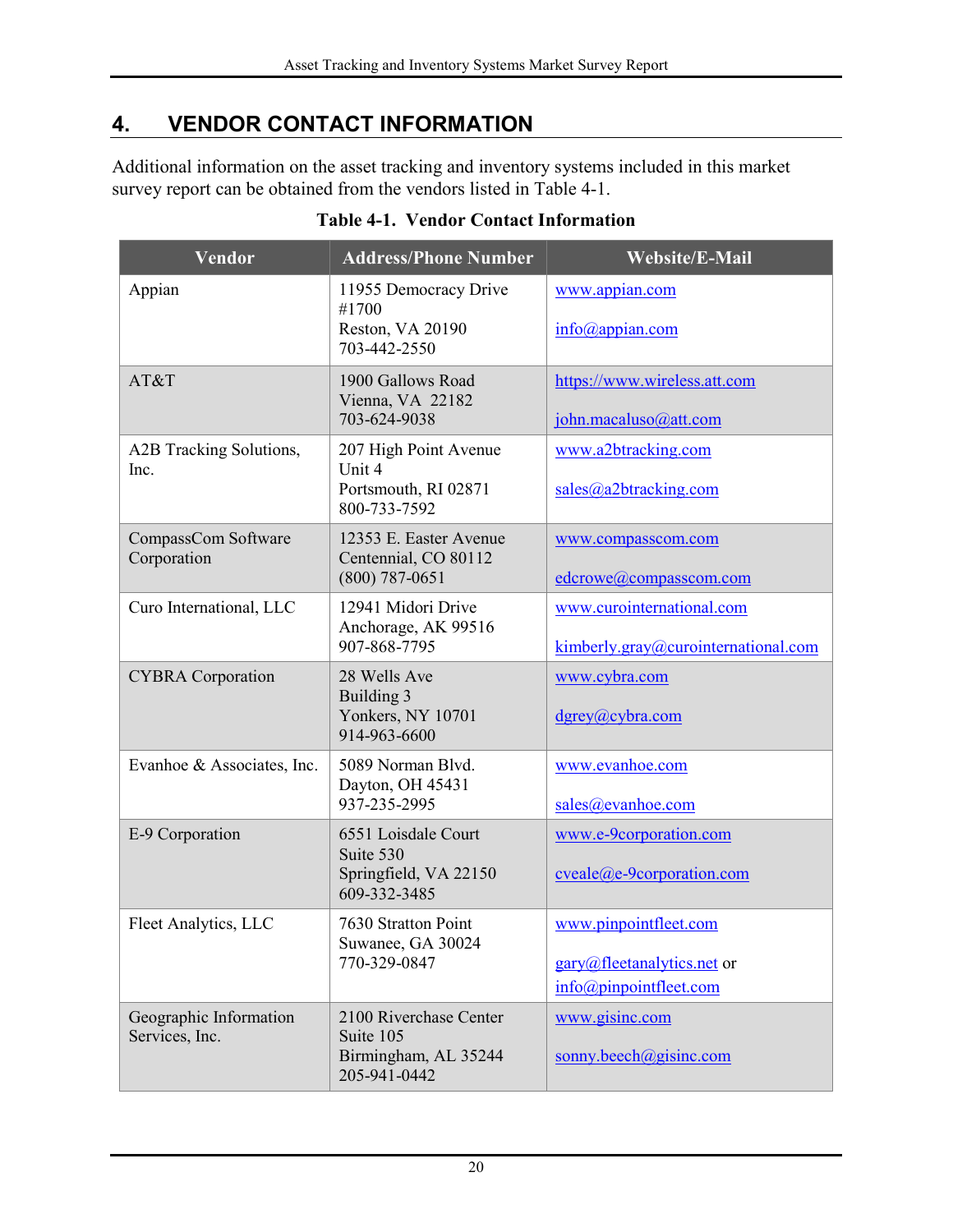| Vendor                                            | <b>Address/Phone Number</b>                   | <b>Website/E-Mail</b>           |
|---------------------------------------------------|-----------------------------------------------|---------------------------------|
| <b>HRUCKUS LLC</b>                                | 2363 Champlain Street NW<br>$\overline{2}$    | www.piper.ly                    |
|                                                   | Washington, DC 20009<br>757-575-5205          | hruckus@hruckus.com             |
| Law Enforcement<br><b>Intelligent Devices LLC</b> | 2110 E Walton Blvd.<br>Suite F                | www.leidproducts.com            |
|                                                   | Auburn Hills, MI 48326<br>1-888-884-5343      | info@leidproducts.com           |
| MAG Aerospace, Inc.                               | 13580 Groupe Drive<br>Suite 200               | www.magaero.com                 |
|                                                   | Woodbridge, VA 22192<br>703-376-9883          | fhoang@mag-ds.com               |
| MASS Group, Inc.                                  | 21601 Devonshire<br>Suite 108                 | www.massgroup.com               |
|                                                   | Chatsworth, CA 91311<br>818-709-1255          | nbalady@massgroup.com           |
| Presidio, Inc.                                    | 5337 Millenia Lakes Blvd.<br>Suite 300        | www.presidio.com                |
|                                                   | Orlando, FL 32839<br>407-641-0421             | tdimatteo@presidio.com          |
| Shipcom Wireless, Inc.                            | 11200 Richmond Avenue<br>Suite 552            | www.shipcomwireless.com         |
|                                                   | Houston, TX 77057                             | mkarslioglu@shipcomwireless.com |
| Skyfire Consulting, Inc.                          | 120 N Candler Street<br>Suite 6               | www.skyfireconsulting.com       |
|                                                   | Decatur, GA 30030<br>404-220-7783             | info@skyfireconsulting.com      |
| VerdaSee Solutions, Inc.                          | 17825 W Pond Ridge Circle<br>Gurnee, IL 60031 | www.verdasee.com                |
|                                                   | 847-226-4057                                  | reuben.vazquez@verdasee.com     |
| Williams Software<br>Associates Corp.             | 8810 Westgate Park Drive<br>Suite 102         | www.wsacorp.us                  |
|                                                   | Raleigh, NC 27617<br>910-263-1933             | al@wsacorp.us                   |